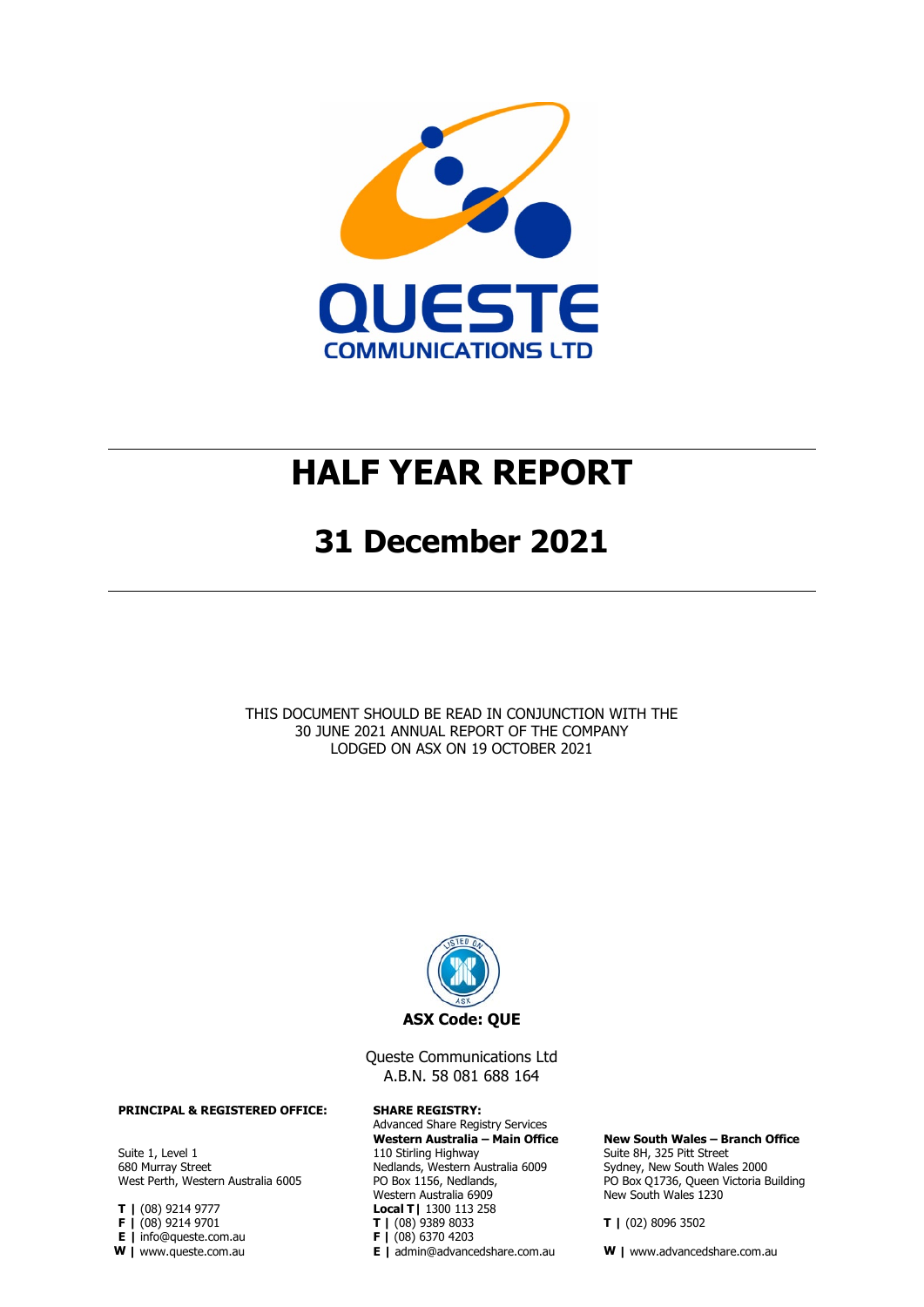### **CONTENTS CORPORATE DIRECTORY**

| ASX Appendix 4D Half Year Report                                           | $\overline{\mathbf{2}}$ | <b>BOARD</b>                                                                                                                    |
|----------------------------------------------------------------------------|-------------------------|---------------------------------------------------------------------------------------------------------------------------------|
| Directors' Report                                                          | 5                       | (Chairman and Managing Director)<br>Faroog Khan<br>Victor Ho<br>(Executive Director)<br>(Non-Executive Director)<br>Yaqoob Khan |
| Auditor's Independence Declaration                                         | 11                      |                                                                                                                                 |
| Consolidated Statement of Profit or Loss<br>and other Comprehensive Income | 12                      | <b>COMPANY SECRETARY</b><br>Victor Ho                                                                                           |
| Consolidated Statement of<br><b>Financial Position</b>                     | 13                      | <b>PRINCIPAL &amp; REGISTERED OFFICE</b>                                                                                        |
| Consolidated Statement of<br>Changes in Equity                             | 14                      | Suite 1, Level 1, 680 Murray Street<br>West Perth, Western Australia 6005                                                       |
| <b>Consolidated Statement of Cash Flows</b>                                | 15                      | Telephone:<br>(08) 9214 9777<br>Facsimile:<br>(08) 9214 9701<br>Email:<br>info@queste.com.au                                    |
| Notes to the Consolidated<br><b>Financial Statements</b>                   | 16                      | Website:<br>www.queste.com.au                                                                                                   |
| Directors' Declaration                                                     | 22                      | <b>AUDITORS</b>                                                                                                                 |
| Auditor's Independent Review Report                                        | 23                      | Rothsay Auditing<br>Level 1, Lincoln House<br>4 Ventnor Avenue                                                                  |
| Securities Information                                                     | 25                      | West Perth Western Australia 6005                                                                                               |

### **Visit [www.queste.com.au](http://www.queste.com.au/) for:**

- [Market Announcements](http://www.queste.com.au/report/asx-market-announcements)
- 
- [Corporate Governance](http://www.queste.com.au/corporate-governance)<br>• Forms
- 
- 

### Farooq Khan (Chairman and Managing Director)<br>Victor Ho (Executive Director) Victor Ho (Executive Director)<br>Yagoob Khan (Non-Executive Director) (Non-Executive Director)

### **COMPANY SECRETARY**<br>Victor Ho

### **PRINCIPAL & REGISTERED OFFICE**

### Directors' Declaration **22 AUDITORS**

Rothsay Auditing Level 1, Lincoln House 4 Ventnor Avenue ecurities Information **25** West Perth, Western Australia 6005<br>
Telephone: Telephone: (08) 9486 7094<br>Website: www.rothsay.com.au [www.rothsay.com.au](http://www.rothsay.com.au/)

#### **STOCK EXCHANGE**

Australian Securities Exchange Perth, Western Australia

#### **ASX CODE**

[QUE](https://www.asx.com.au/asx/share-price-research/company/QUE)

### **SHARE REGISTRY**

| Main Office                             |                            |
|-----------------------------------------|----------------------------|
| <b>Advanced Share Registry Services</b> |                            |
| 110 Stirling Highway                    |                            |
| Nedlands, Western Australia 6009        |                            |
| Local Telephone                         | 1300 113 258               |
| Telephone:                              | (08) 9389 8033             |
| Facsimile:                              | (08) 6370 4203             |
| Email:                                  | admin@advancedshare.com.au |
| Investor Web:                           | www.advancedshare.com.au   |
|                                         |                            |

• [Financial Reports](http://www.queste.com.au/library)<br>
• Corporate Governance<br>
• Corporate Governance<br>
Suite 8H, 325 Pitt Street Sydney, New South Wales 2000<br>Telephone: • [Email subscription](http://www.queste.com.au/user/register) **Telephone:** Telephone: (02) 8096 3502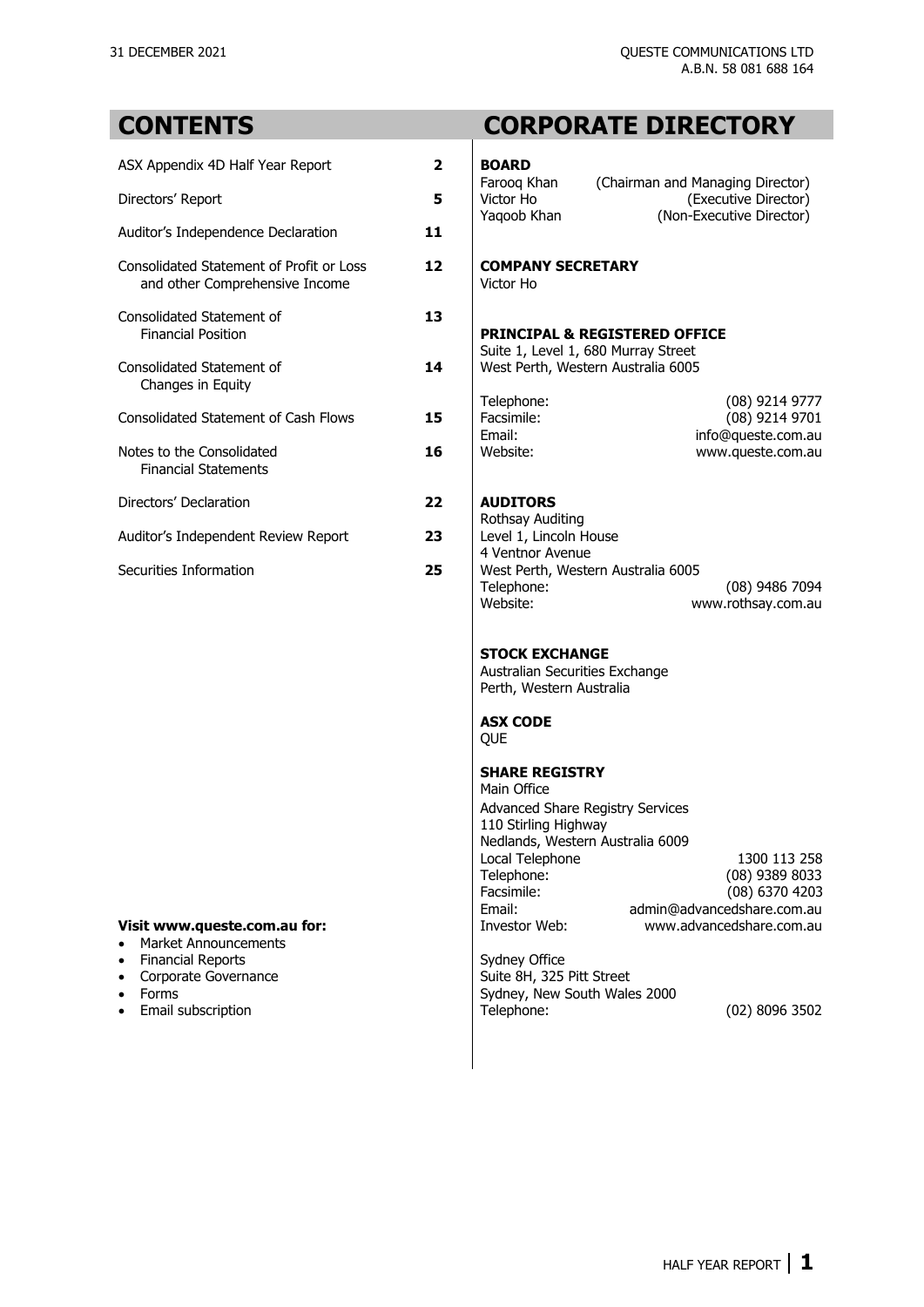# **APPENDIX 4D HALF YEAR REPORT**

This Half Year Report is provided to the Australian Securities Exchange (**ASX**) under ASX Listing Rule 4.2A.3.

| Current Reporting Period:      | 1 July 2021 to 31 December 2021                                                                                                         |
|--------------------------------|-----------------------------------------------------------------------------------------------------------------------------------------|
| Previous Corresponding Period: | 1 July 2020 to 31 December 2020                                                                                                         |
| Balance Date:                  | 31 December 2021                                                                                                                        |
| Company:                       | Queste Communications Ltd (QUE or the Company)                                                                                          |
| Consolidated Entity:           | The Company and controlled entities (Queste), being Orion Equities Limited<br>$(ASX:OEQ)$ (OEQ) and controlled entities of OEQ (Orion). |

### **RESULTS FOR ANNOUNCEMENT TO THE MARKET**

| <b>COMPANY</b>                                | <b>Dec 2021</b> | <b>Dec 2020</b> | <b>Change</b><br>$\frac{9}{0}$ | Up/<br><b>Down</b> |
|-----------------------------------------------|-----------------|-----------------|--------------------------------|--------------------|
| Total revenues                                |                 | 136,481         | N/A                            | N/A                |
| Net gain/(loss) on financial assets           | (1,217,795)     | 843,089         | 244%                           | Gain Down          |
| Share of Associate entity's net profit/(loss) | (48, 303)       |                 | N/A                            | N/A                |
| <b>Other Expenses</b>                         | (72, 528)       | (154, 784)      | 53%                            | Down               |
| Profit/(Loss) before tax                      | (1,338,626)     | 824,786         | 262%                           | Profit Down        |
| Income tax expense                            |                 | -               |                                | Unchanged          |
| Profit/(Loss) for the half year               | (1,338,626)     | 824,786         | 262%                           | Profit Down        |

|                                                            | <b>Dec 2021</b> | <b>Dec 2020</b> | <b>Change</b> | Up/          |
|------------------------------------------------------------|-----------------|-----------------|---------------|--------------|
| <b>CONSOLIDATED ENTITY</b>                                 | S               | S               | $\frac{0}{0}$ | <b>Down</b>  |
| Total revenues                                             | 21,992          | 237,617         | 91%           | Down         |
| Net gain/(loss) on financial assets                        | (1,550,000)     | 950,000         | 263%          | Down         |
| Share of Associate entity's net profit/(loss)              | (2, 140, 797)   | 1,269,664       | 269%          | Gain Down    |
| <b>Other Expenses</b>                                      | (279,506)       | (405,335)       | 31%           | Down         |
| Profit/(Loss) before tax                                   | (3,948,311)     | 2,051,946       | 292%          | Profit Down  |
| Income tax expense                                         |                 |                 |               |              |
| Profit/(Loss) for the half year                            | (3,948,311)     | 2,051,946       | 292%          | Profit Down  |
| Net Loss/(Profit) attributable to non-controlling interest | 1,536,344       | (830,994)       | 285%          | Loss Down    |
| Profit/(Loss) after tax attributable to                    |                 |                 |               |              |
| owners of the Company                                      | (2,411,967)     | 1,220,952       | 298%          | Profit Down  |
| Basic and diluted earnings/(loss) per share (cents)        | (8.91)          | 4.51            | 298%          | Gain Down    |
|                                                            |                 |                 |               |              |
|                                                            |                 |                 | Change        | $\mathbf{I}$ |

| <b>CONSOLIDATED ENTITY</b>    | <b>Dec 2021</b> | <b>Jun 2021</b> | Change<br>$\frac{1}{2}$ | Up,<br>Down |
|-------------------------------|-----------------|-----------------|-------------------------|-------------|
| NTA backing per share (cents) | 5.90            | 14.81           | 60%                     | Down        |

### **BRIEF EXPLANATION OF RESULTS**

The Consolidated Entity's results incorporate the results of controlled entity, ASX-listed investment company, Orion Equities Limited (**OEQ**) and controlled entities of OEQ (**Orion**).

The Consolidated Entity's overall net loss relate principally to Orion's investment portfolio performance, as follows:

- \$2.092 million recognised as a share of an Associate entity's net loss this relates to Orion's investment in Bentley Capital Limited (ASX[:BEL\)](https://www.asx.com.au/asx/share-price-research/company/BEL); Bentley generated a net loss of \$7.765 million for the half year; and
- \$1.55 million unrealised loss from Orion's investment in Strike Resources Limited (ASX[:SRK\)](https://www2.asx.com.au/markets/company/SRK), which declined in price from 26.5 to 11 cents per share during the half year.

The Consolidated Entity accounts for Bentley as an Associate entity, which means that Queste is required to recognise a share of Bentley's net profit or loss in respect of the financial year based on Queste's (28.556% as at 31 December 2021) direct and indirect shareholding interest in Bentley (this is known as the equity method of accounting for an associate entity).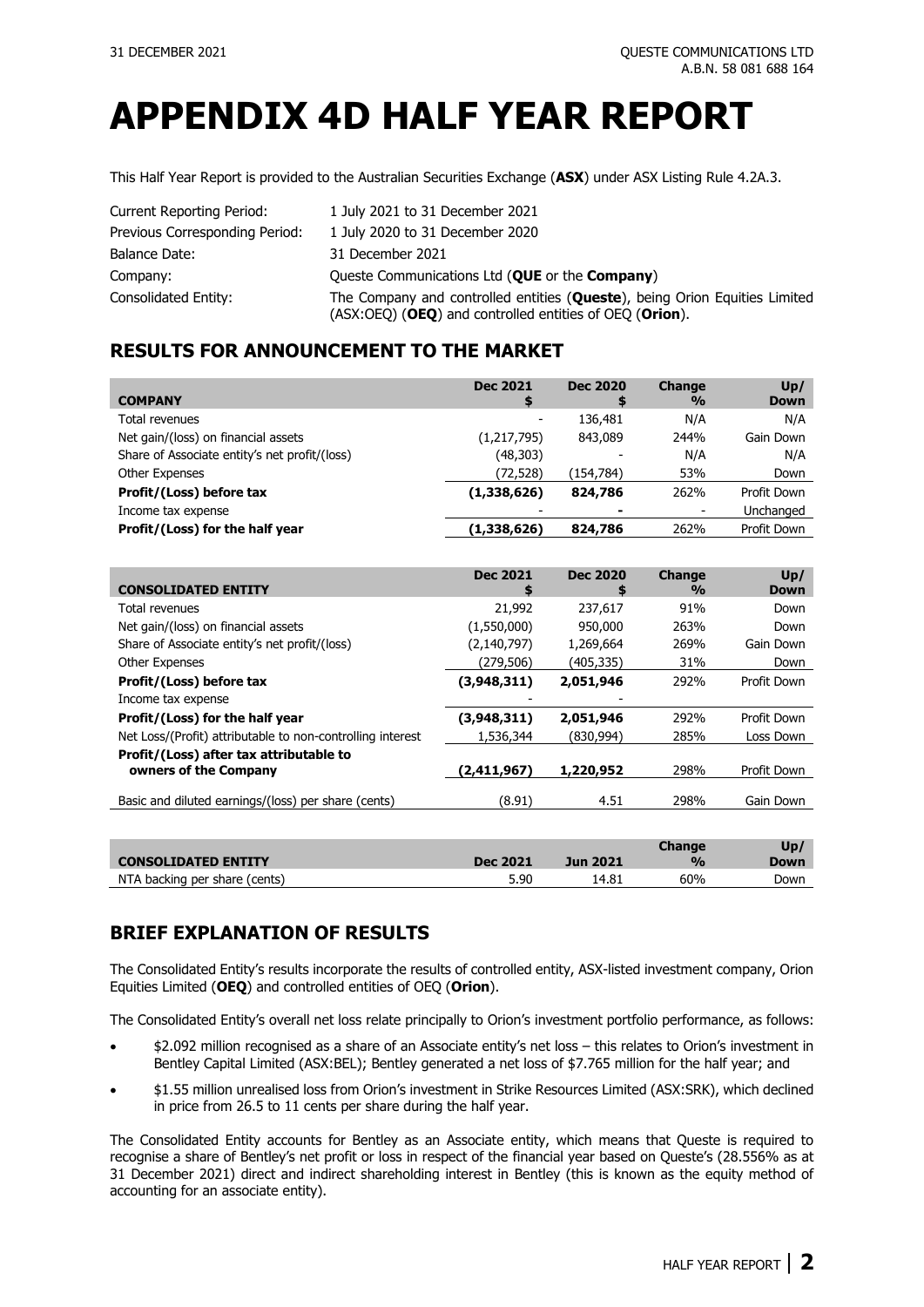# **APPENDIX 4D HALF YEAR REPORT**

The Consolidated Entity's financial performance is primarily dependent on the share price performance of Strike Resources Limited (ASX[:SRK\)](http://www.asx.com.au/asx/share-price-research/company/SRK) (in which Orion has 10 million shares and Bentley has 53.7 million shares).

Strike is developing its Paulsens East Iron Ore Project in Western Australia and has commenced exporting iron ore from Peru and accordingly, it is exposed to the iron ore price and market sentiment in the junior iron ore sector – The Consolidated Entity notes that the iron price has declined significantly from a historical high of ~US\$220/t in July 2021 to a recent low of ~US\$91/t (in November 2021) and has recovered to current levels of ~US\$140/t (as at 18 February 2022). The volatility in the iron ore price has matched the volatility in the Strike share price, which has traded within a range of 32 cents (on 15 July 2021) to 9 cents (on 6 December 2021) in the past 12 months, with a current price of 10.5 cents.

Further information about Orion's operations, financial position and performance for the financial half year ended 31 December 2021 are outlined in [Orion's 31 December 2021](http://www.orionequities.com.au/reports/4) Half Year Report.

Further information about Bentley's operations, financial position and performance for the financial half year ended 31 December 2021 are outlined in [Bentley's 31 December 2021](http://www.bel.com.au/reports) Half Year Report.

Please refer to the attached Directors' Report and Financial Report for further information on a review of Queste's operations and the financial position and performance of Queste for the financial half year ended 31 December 2021.

Notwithstanding the accounting value of the investments of the Company as outlined herein, it is noted that the market value of the share investments are as follows:

| Investment                        | <b>Shareholding</b> | <b>ASX Market Value</b> <sup>1</sup><br>31 December 2021 |
|-----------------------------------|---------------------|----------------------------------------------------------|
| Orion Equities Limited (ASX:OEO)  | 9,367,653           | \$1,311,471                                              |
| Bentley Capital Limited (ASX:BEL) | 1,225,752           | \$85,803                                                 |
|                                   | <b>Total</b>        | \$1,397,274                                              |

### **DIVIDENDS**

The Directors have not declared a dividend in respect of the financial half year ended 31 December 2021.

### **ASSOCIATE ENTITY**

Orion has accounted for the following share investment at the Balance Date as an investment in an Associate entity (on an equity accounting basis):

• 26.946% interest (20,513,783 shares) in Bentley Capital Limited (ASX[:BEL\)](http://www.asx.com.au/asx/share-price-research/company/BEL) (30 June 2021: 26.946%; 20,513,783 shares).

The Company also has a 1.61% (1,225,752 shares) direct interest in BEL as at Balance Date (30 June 2021: 1.61%; 1,252,752 shares).

Accordingly, the Consolidated Entity has equity accounted for a 28.556% total interest in BEL (30 June 2021: 28.556%).

<span id="page-3-0"></span><sup>1</sup> Based on closing bid price on ASX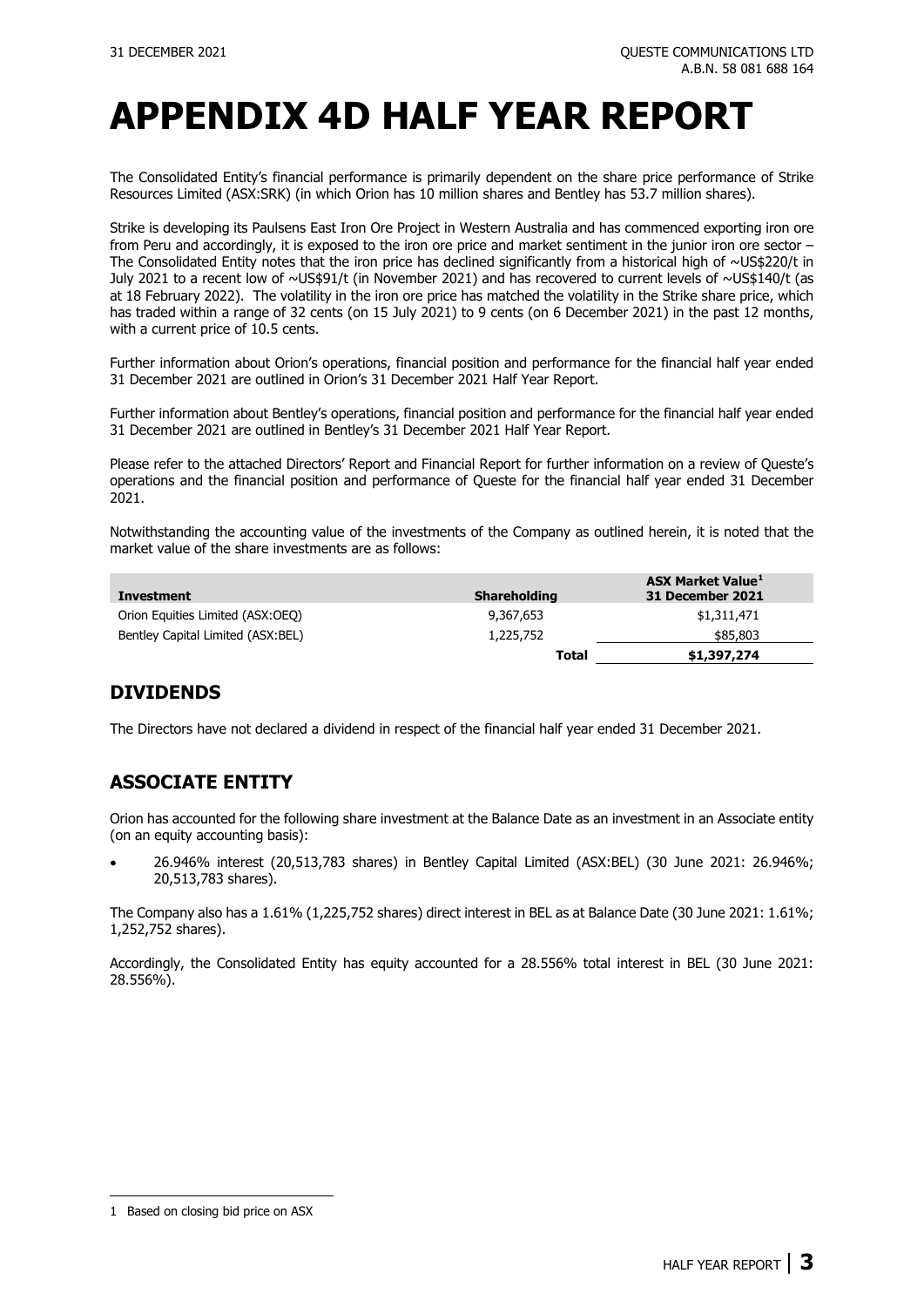# **APPENDIX 4D HALF YEAR REPORT**

### **CONTROLLED ENTITIES**

The Company did not gain or lose control over any entities during the financial half year.

For and on behalf of the Directors,

Victor Ho Executive Director and Company Secretary<br>Telephone: (08) 9214 9777 Date: 23 February 2022

Email: [cosec@queste.com.au](mailto:cosec@queste.com.au)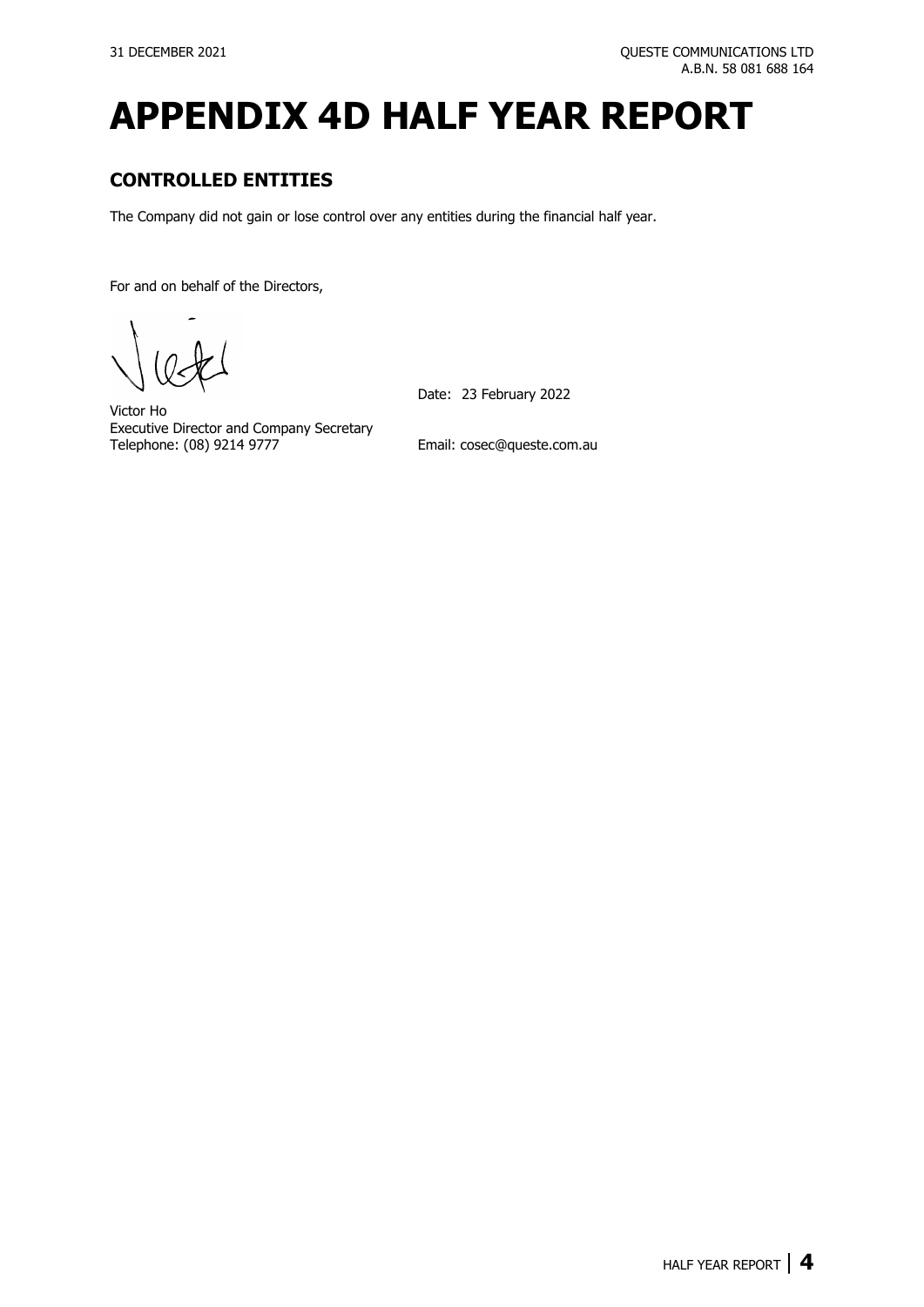The Directors present their report on Queste Communications Ltd ABN 58 081 688 164 (ASX[:QUE\)](https://www.asx.com.au/asx/share-price-research/company/QUE) (**Company** or **QUE**) and its controlled entities (**Queste** or the **Consolidated Entity**) for the financial half year ended 31 December 2021 (**Balance Date**).

Queste is a public company limited by shares that is incorporated and domiciled in Western Australia and has been listed on the Australian Securities Exchange (**ASX**) since November 1998 (ASX Code: [QUE\)](https://www.asx.com.au/asx/share-price-research/company/QUE).

Queste's results incorporates the results of controlled entity, ASX listed investment company, Orion Equities Limited ABN 77 000 742 843 (ASX[:OEQ\)](https://www.asx.com.au/asx/share-price-research/company/OEQ) (**Orion** or **OEQ**). The Company has a 59.86% (9,367,653 shares) shareholding interest in Orion (30 June 2021: 59.86% (9,367,653 shares)).

### **FINANCIAL POSITION**

| <b>COMPANY</b>                         | <b>Dec 2021</b> | <b>Jun 2021</b><br>S |
|----------------------------------------|-----------------|----------------------|
| Cash and cash equivalents              | 31,596          | 16,322               |
| Current investments - equities         | 2               | 3                    |
| Investment in controlled entity (OEQ)  | 1,311,471       | 2,529,266            |
| Investment in Associate entity (BEL)   |                 | 48,303               |
| Receivables                            | 125             | 24,706               |
| Deferred tax assets                    | 523,632         | 523,632              |
| Other assets                           | 3,078           | 3,556                |
| <b>Total Assets</b>                    | 1,869,904       | 3,145,788            |
| Tax liabilities (current and deferred) |                 |                      |
| Loan from OEO                          | (77, 171)       | (42, 597)            |
| Other payables and liabilities         | (292,327)       | (264,159)            |
| <b>Net Assets</b>                      | 1,500,406       | 2,839,032            |
|                                        |                 |                      |
| Issued capital                         | 6,239,370       | 6,239,370            |
| Reserves                               | 4,480,557       | 4,480,557            |
| <b>Accumulated losses</b>              | (9,219,521)     | (7,880,895)          |
| <b>Total Equity</b>                    | 1,500,406       | 2,839,032            |

### **OPERATING RESULTS**

|                                               | <b>Dec 2021</b> | <b>Dec 2020</b> |
|-----------------------------------------------|-----------------|-----------------|
| <b>COMPANY</b>                                | \$              |                 |
| Total revenues                                |                 | 136,481         |
| Net gain/(loss) on financial assets           | (1,217,795)     | 843,089         |
| Share of Associate entity's net profit/(loss) | (48, 303)       |                 |
| <b>Other Expenses</b>                         | (72, 528)       | (154,784)       |
| Profit/(Loss) before tax                      | (1,338,626)     | 824,786         |
| Income tax expense                            |                 |                 |
| Profit/(Loss) for the half year               | (1,338,626)     | 824,786         |

### **LOSS PER SHARE**

| <b>CONSOLIDATED ENTITY</b>                                                       | <b>Dec 2021</b> | <b>Dec 2020</b> |
|----------------------------------------------------------------------------------|-----------------|-----------------|
| Basic earnings/(loss) per share (cents)                                          | (8.91)          | 4.51            |
| Weighted average number of fully paid ordinary shares in the Company             |                 |                 |
| outstanding during the half year used in the calculation of basic loss per share | 27.072.332      | 27.072.332      |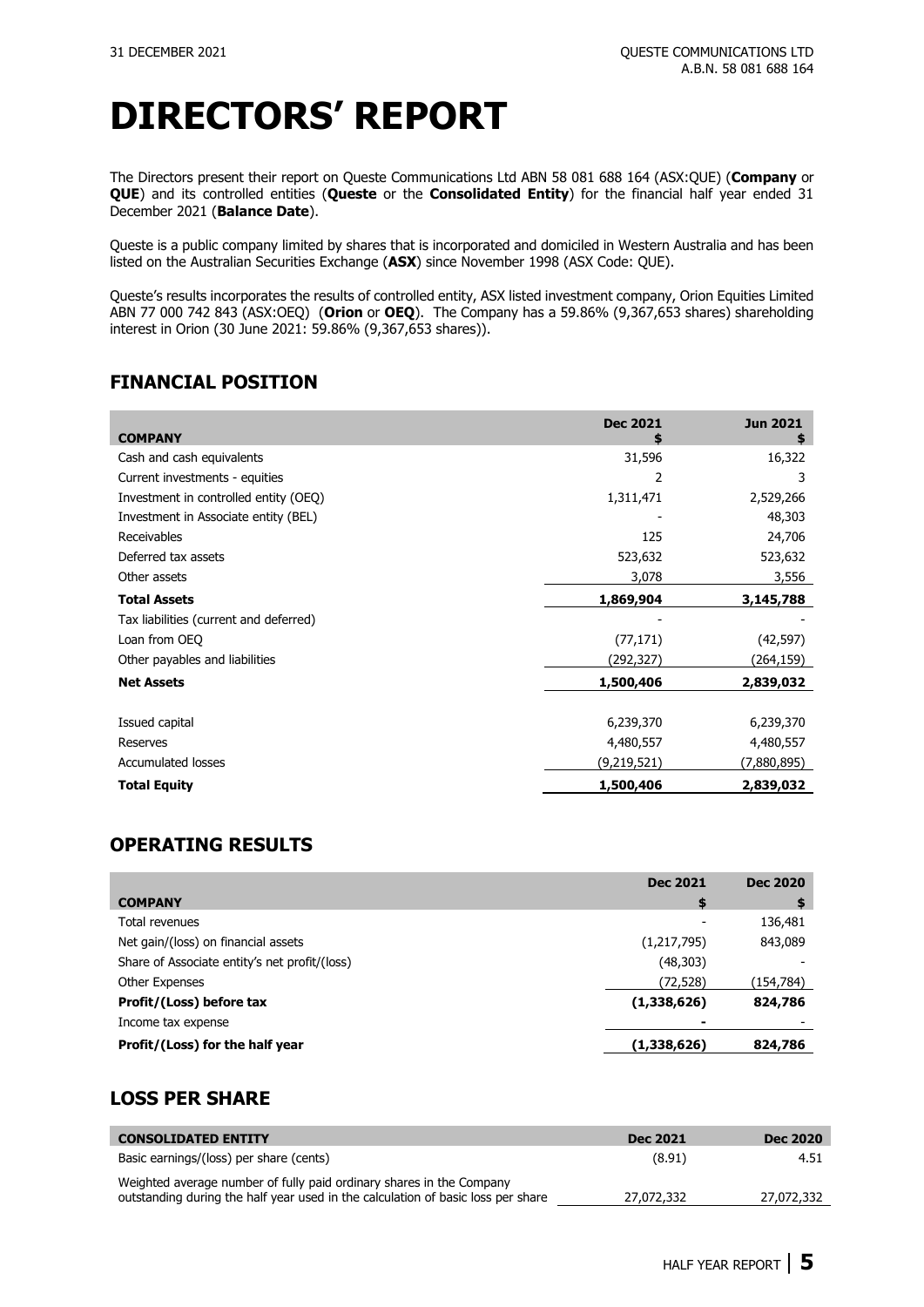### **DIVIDENDS**

The Directors have not declared a dividend in respect of the financial half year ended 31 December 2021.

### **SECURITIES ON ISSUE**

As at Balance Date (and currently), the Company has 27,072,332 listed fully paid ordinary shares (30 June 2021: 27,072,332 fully paid ordinary shares) on issue.

All such shares are listed on ASX. The Company does not have other securities on issue.

### **REVIEW OF OPERATIONS**

### **1. Orion Equities Limited (ASX[:OEQ\)](https://www.asx.com.au/asx/share-price-research/company/OEQ)**

### **1.1. Current Status of Investment in Orion**

Orion is a listed investment company.

The Company holds 9,367,653 shares in Orion, being 59.86% of its issued ordinary share capital (30 June 2021: 9,367,653 shares (59.86%)). Orion has been recognised as a controlled entity and included as part of the Queste Consolidated Entity's results since 1 July 2002.

Queste shareholders are advised to refer to the 31 [December](http://www.orionequities.com.au/reports/4) 2021 Half Year Report, 2021 [Annual Report](http://www.orionequities.com.au/sites/default/files/20211018%20OEQ%20ASX%20Annual%20Report%20%20-%202021.pdf) and monthly [NTA disclosures](http://www.orionequities.com.au/reports/10) lodged by Orion for further information about the status and affairs of the company.

Information concerning Orion may be viewed from its website: [www.orionequities.com.au](http://www.orionequities.com.au/)

Orion's market announcements may also be viewed from the ASX website [\(www.asx.com.au\)](https://www2.asx.com.au/markets/trade-our-cash-market/historical-announcements) under ASX code ["OEQ"](https://www.asx.com.au/asx/share-price-research/company/OEQ).

Sections 1.2 to 1.3 below contain information extracted from Orion's public statements.

### **1.2. Orion's Portfolio Details as at 31 December 2021**

### **Asset Weighting**

|                                                                        | % of Net Assets |                 |
|------------------------------------------------------------------------|-----------------|-----------------|
| <b>Consolidated Entity</b>                                             | Dec 2021        | <b>Jun 2021</b> |
| Australian equities                                                    | 62%             | 80%             |
| Property held for development and resale                               | 54%             | 25%             |
| Net tax liabilities (current year and deferred tax assets/liabilities) |                 |                 |
| Net cash/other assets and provisions                                   | (16)%           | (5)%            |
| <b>TOTAL</b>                                                           | 100%            | 100%            |

#### **Major Holdings in Securities Portfolio**

| <b>Security</b>          | <b>Fair Value</b><br>\$'m | $%$ of<br><b>Net Assets</b> | <b>ASX</b><br>Code | <b>Industry Sector Exposures</b> |
|--------------------------|---------------------------|-----------------------------|--------------------|----------------------------------|
| Bentley Capital Limited  | \$1.44                    | 45%                         | BEL                | Diversified Financials           |
| Strike Resources Limited | \$1.10                    | 34%                         | <b>SRK</b>         | <b>Materials</b>                 |
| <b>TOTAL</b>             | \$2.54                    | 79%                         |                    |                                  |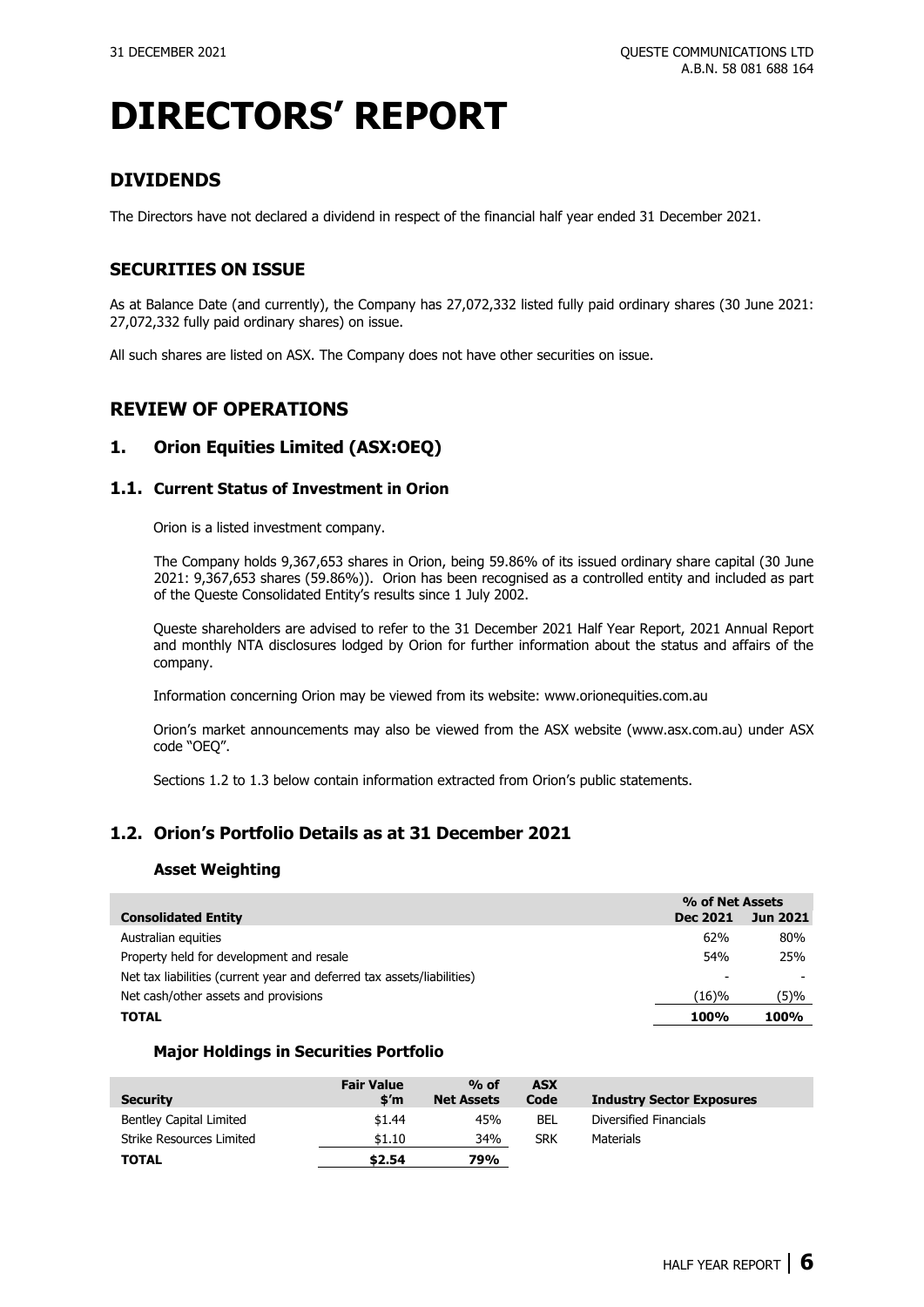### **1.3. Orion's Assets**

### **(a) Bentley Capital Limited (ASX[:BEL\)](http://www.asx.com.au/asx/share-price-research/company/BEL)**

As at 31 December 2021 and currently, Queste holds 1,225,752 Bentley shares (1.61%) and Orion holds 20,513,783 Bentley shares (26.95%) (30 June 2021: Queste held 1,225,752 shares (1.61%) and Orion held 20,513,783 shares (26.95%)).

Bentley Capital Limited is a listed investment company with a current exposure to Australian equities.

Queste shareholders are advised to refer to Bentley's [31 December 2021](http://www.bel.com.au/reports) Half Year Report, 2021 [Annual](http://www.bel.com.au/sites/default/files/20211018%20BEL%20ASX%20Annual%20Report%20-%202021.pdf)  [Report](http://www.bel.com.au/sites/default/files/20211018%20BEL%20ASX%20Annual%20Report%20-%202021.pdf) and monthly [NTA disclosures](http://www.bel.com.au/latest-nta) for further information about the status and affairs of the company.

Information concerning Bentley may be viewed from its website: [www.bel.com.au](http://www.bel.com.au/)

Bentley's market announcements may also be viewed from the ASX website [\(www.asx.com.au\)](https://www2.asx.com.au/markets/trade-our-cash-market/historical-announcements) under ASX code ["BEL"](http://www.asx.com.au/asx/share-price-research/company/BEL).

### **(b) Strike Resources Limited (ASX[:SRK\)](http://www.asx.com.au/asx/share-price-research/company/SRK)**

As at 31 December 2021 and currently, Orion holds 10,000,000 Strike shares (3.70%) (30 June 2021: 10,000,000 shares; 3.70%) while Orion's Associate entity, Bentley, holds 53,689,857 Strike shares (19.885%[2](#page-7-0)) (30 June 2021: 53,689,857 shares; 19.885%). Therefore, Orion/Queste has a deemed relevant interest in 63,689,857 Strike shares (23.589%[3](#page-7-1)).

Strike [Resources](http://strikeresources.com.au/) Limited (ASX[:SRK\)](http://www.asx.com.au/asx/share-price-research/company/SRK) is an ASX listed resource company which is developing the [Paulsens](http://strikeresources.com.au/projects/paulsens-east-iron-ore-project/) East Iron Ore [Project](http://strikeresources.com.au/projects/paulsens-east-iron-ore-project/) in Western Australia. Strike also owns the high grade [Apurimac](http://strikeresources.com.au/projects/apurimac-iron-ore-project/) Iron Ore Project in Peru where it has commenced exporting "Apurimac Premium Lump" DSO product of ~65% Fe. Strike has a 43% shareholding in Lithium Energy Limited (ASX[:LEL\)](http://www.asx.com.au/asx/share-price-research/company/LEL), which was spun-out of Strike under a \$9m IPO in May 2021. Lithium Energy is developing battery minerals related assets - the Solaroz Lithium Brine Project in Argentina and the Burke Graphite Project in Queensland.<sup>[4](#page-7-2)</sup>

Orion is also entitled to receive a royalty of 2% of gross revenues (exclusive of GST) from any commercial exploitation of any minerals from the [Paulsens East Iron Ore Project](http://strikeresources.com.au/projects/paulsens-east-iron-ore-project/) tenement (Mining Lease M47/1583) owned by Strike. This royalty entitlement stems from Orion's sale of a portfolio of tenements (including the Paulsens East tenement) to Strike in September 200[5](#page-7-3).<sup>5</sup>

Further information about Strike's resource projects and activities are contained in the company's ASX releases, including as follows:

- 1 February 2022: [Quarterly Activities and Cash Flow Report -](https://www.asx.com.au/asx/statistics/displayAnnouncement.do?display=pdf&idsId=02481725) 31 December 2021; and
- [29 October 2021: Annual Report -](https://www.asx.com.au/asx/statistics/displayAnnouncement.do?display=pdf&idsId=02303897) 2021

Information concerning Strike may be viewed from its website: [www.strikeresources.com.au](http://www.strikeresources.com.au/)

Strike's market announcements may also be viewed from the ASX website [\(www.asx.com.au\)](https://www2.asx.com.au/markets/trade-our-cash-market/historical-announcements) under ASX: ["SRK"](https://www.asx.com.au/asx/share-price-research/company/SRK).

<span id="page-7-0"></span><sup>2</sup> Refer Bentley's ASX announcement dated [9 June 2021: Change of Substantial Shareholder Notice in SRK](https://cdn-api.markitdigital.com/apiman-gateway/ASX/asx-research/1.0/file/2924-02382959-6A1036060?access_token=83ff96335c2d45a094df02a206a39ff4)

<span id="page-7-1"></span><sup>3</sup> Refer Queste/Orion's ASX Announcement dated [1 December 2020: Change of Substantial Shareholder Notice](https://www.asx.com.au/asx/statistics/displayAnnouncement.do?display=pdf&idsId=02317005) in SRK

<span id="page-7-2"></span><sup>4</sup> Based on Strike's ASX announcement released on [1 February 2022: Quarterly Activities and Cash Flow Report –](https://www.asx.com.au/asx/statistics/displayAnnouncement.do?display=pdf&idsId=02481725) 31 December [2021](https://www.asx.com.au/asx/statistics/displayAnnouncement.do?display=pdf&idsId=02481725)

<span id="page-7-3"></span><sup>5</sup> For further information, please refer to the following ASX Announcements: Orion's announcement date[d 23 September 2005:](https://www.asx.com.au/asx/statistics/displayAnnouncement.do?display=pdf&idsId=00550876)  [CXL Retains a 25% Free Carried Interest in NT Uranium Tenements.](https://www.asx.com.au/asx/statistics/displayAnnouncement.do?display=pdf&idsId=00550876) Strike's announcement dated [20 September 2005:](https://www.asx.com.au/asx/statistics/displayAnnouncement.do?display=pdf&idsId=00550058)  [Acquisition of Uranium Tenements\)](https://www.asx.com.au/asx/statistics/displayAnnouncement.do?display=pdf&idsId=00550058) and Strike's announcement dated [11 August 2008: Acquisition of Outstanding Interests](https://www.asx.com.au/asx/statistics/displayAnnouncement.do?display=pdf&idsId=00868344)  [in Berau Coal and Paulsens East Iron Ore Projects](https://www.asx.com.au/asx/statistics/displayAnnouncement.do?display=pdf&idsId=00868344)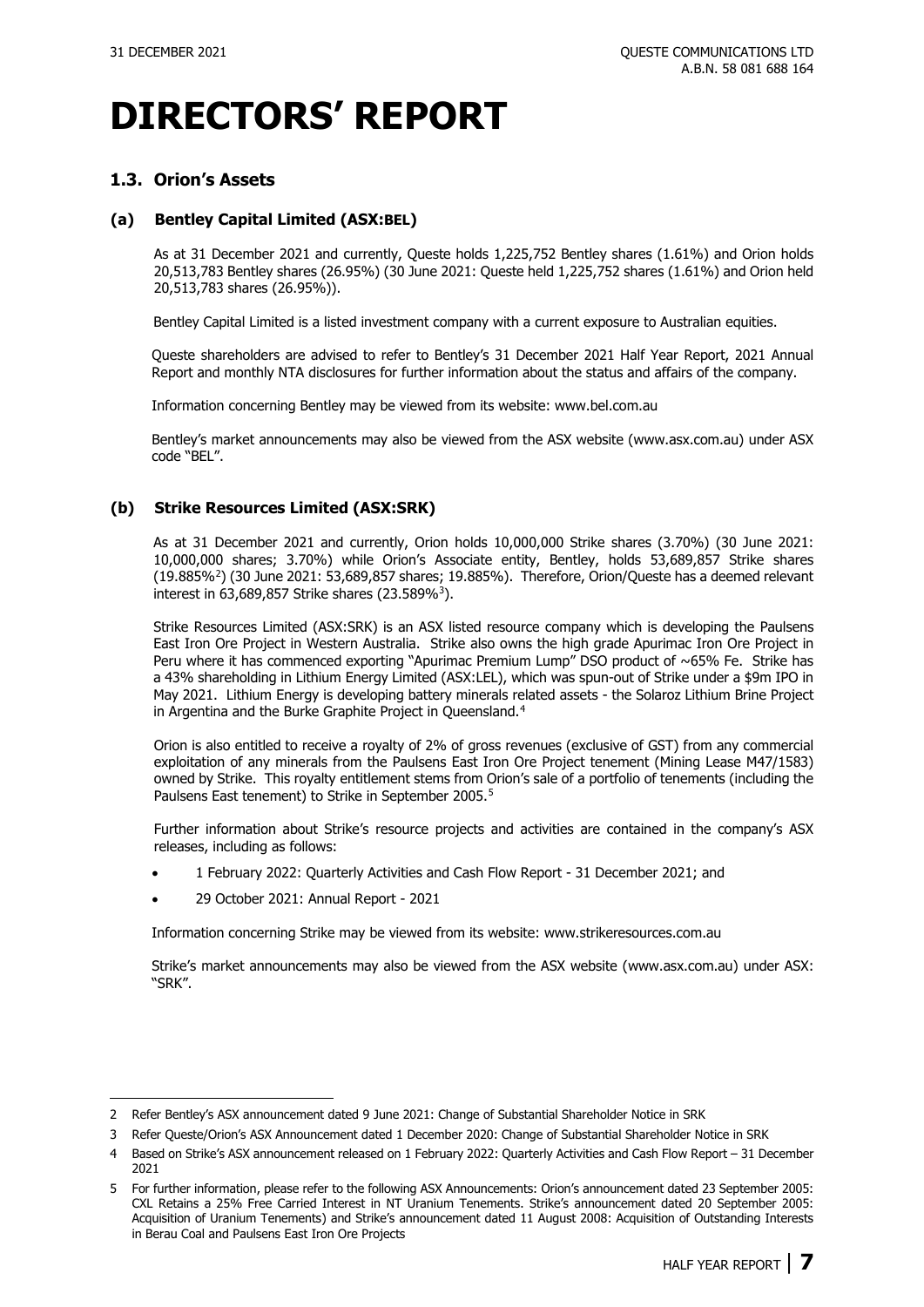### **(c) Other Assets**

Orion also owns a property held for redevelopment or sale (currently rented out) located in Mandurah, Western Australia.

### **2. Queste's Other Assets**

In addition to the investment in controlled entity, Orion, Queste has a direct share investment in Associate entity, Bentley, being 1,225,752 shares (1.61%) (30 June 2021: 1,225,752 shares and 1.61%).

The Company notes that it lodges [Monthly](http://www.queste.com.au/report/monthly-reports) and [Quarterly](http://www.queste.com.au/report/quarterly-reports) Cash Flow Reports on ASX, which may be viewed and downloaded from the Company's website: [www.queste.com.au](http://www.queste.com.au/) or the ASX website [\(www.asx.com.au\)](https://www2.asx.com.au/markets/trade-our-cash-market/historical-announcements) under ASX Code: ["QUE"](http://www.asx.com.au/asx/share-price-research/company/QUE).

### **DIRECTORS**

Information concerning Directors in office during or since the half year:

| <b>Faroog Khan</b>                                                  | <b>Executive Chairman and Managing Director</b>                                                                                                                                                                                                                                                                                                                                                                                                                                                                                       |  |
|---------------------------------------------------------------------|---------------------------------------------------------------------------------------------------------------------------------------------------------------------------------------------------------------------------------------------------------------------------------------------------------------------------------------------------------------------------------------------------------------------------------------------------------------------------------------------------------------------------------------|--|
| Appointed                                                           | 10 March 1998                                                                                                                                                                                                                                                                                                                                                                                                                                                                                                                         |  |
| Qualifications                                                      | BJuris, LLB ( <i>Western Australia</i> )                                                                                                                                                                                                                                                                                                                                                                                                                                                                                              |  |
| Experience                                                          | Faroog Khan is a qualified lawyer having previously practised principally in the field of corporate law.<br>Mr Khan has extensive experience in the securities industry, capital markets and the executive<br>management of ASX-listed companies. In particular, Mr Khan has quided the establishment and<br>growth of a number of public listed companies in the investment, mining and financial services<br>sector. He has considerable experience in the fields of capital raisings, mergers and acquisitions<br>and investments. |  |
| Relevant interest in<br>shares                                      | 5,344,872 shares <sup>6</sup>                                                                                                                                                                                                                                                                                                                                                                                                                                                                                                         |  |
| Other current<br>directorships in listed<br>entities                | Executive Chairman of Bentley Capital Limited (ASX: BEL) (since 2 December 2003)<br>(1)<br>(2)<br>Executive Chairman of Orion Equities Limited (ASX:OEQ) (since 23 October 2006)<br>(3)<br>Chairman (appointed 18 December 2015) of Strike Resources Limited (ASX:SRK) (Director<br>since 1 October 2015)<br>(4)<br>Executive Director of Lithium Energy Limited (ASX:LEL) (since 14 January 2021)                                                                                                                                    |  |
| Former directorships in<br>other listed entities in<br>past 3 years | Alternate Director of Keybridge Capital Limited (ASX:KBC) (26 June to 18 July 2019)                                                                                                                                                                                                                                                                                                                                                                                                                                                   |  |

<span id="page-8-0"></span><sup>6</sup> Refer Farooq Khan's Change of Director's Interest Notices dated [10 July 2019](https://www.asx.com.au/asx/statistics/displayAnnouncement.do?display=pdf&idsId=02122347)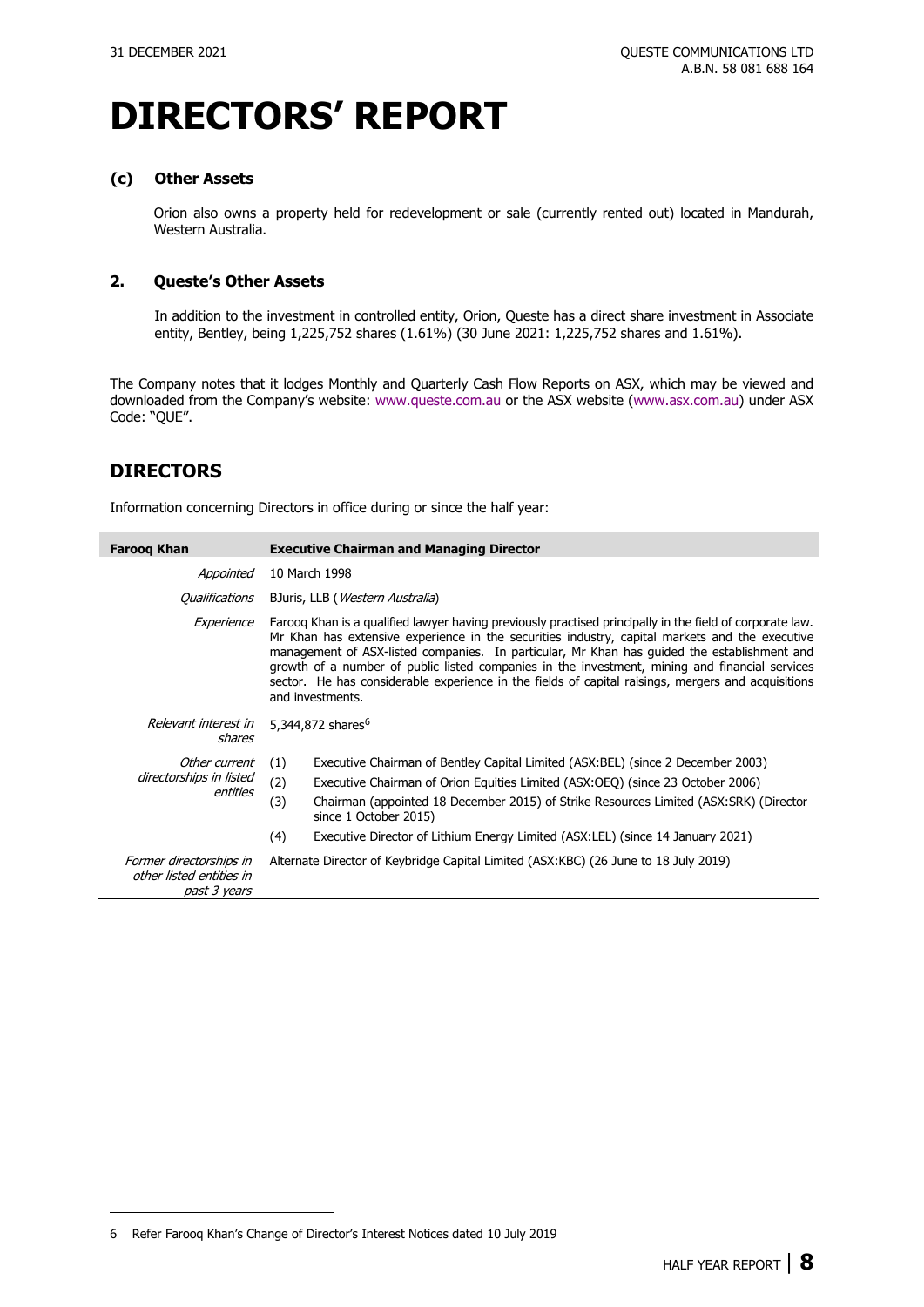| Victor P. H. Ho                                    |     | <b>Executive Director and Company Secretary</b>                                                                                                                                                                                                                                                                                                                                                                                                                                                                                                                                                                                                                                                                                                                                                                                                                                                                                                          |
|----------------------------------------------------|-----|----------------------------------------------------------------------------------------------------------------------------------------------------------------------------------------------------------------------------------------------------------------------------------------------------------------------------------------------------------------------------------------------------------------------------------------------------------------------------------------------------------------------------------------------------------------------------------------------------------------------------------------------------------------------------------------------------------------------------------------------------------------------------------------------------------------------------------------------------------------------------------------------------------------------------------------------------------|
| Appointed                                          |     | Executive Director since 3 April 2013; Company Secretary since 30 August 2000                                                                                                                                                                                                                                                                                                                                                                                                                                                                                                                                                                                                                                                                                                                                                                                                                                                                            |
| Qualifications                                     |     | BCom, LLB (Western Australia), CTA                                                                                                                                                                                                                                                                                                                                                                                                                                                                                                                                                                                                                                                                                                                                                                                                                                                                                                                       |
| Experience                                         |     | Victor Ho has been in Executive roles with a number of ASX-listed companies across the investments,<br>resources and technology sectors over the past 22 years. Mr Ho is a Chartered Tax Adviser (CTA)<br>and previously had 9 years' experience in the taxation profession with the Australian Tax Office<br>(ATO) and in a specialist tax law firm. Mr Ho has been actively involved in the investment<br>management of listed investment companies (as an Executive Director and/or a member of the<br>Investment Committee), the structuring and execution of a number of corporate, M&A and<br>international joint venture (in South America (Peru, Chile and Argentina), Indonesia and the Middle<br>East (Saudi Arabia and Oman)) transactions, capital raisings and capital management initiatives and<br>has extensive experience in public company administration, corporations' law and ASX compliance<br>and investor/shareholder relations. |
| Relevant interest in<br>shares                     |     | 17,500 shares $7$                                                                                                                                                                                                                                                                                                                                                                                                                                                                                                                                                                                                                                                                                                                                                                                                                                                                                                                                        |
| Other current positions<br>held in listed entities | (1) | Executive Director and Company Secretary of Orion Equities Limited (ASX:OEQ) (Secretary<br>since 2 August 2000 and Director since 4 July 2003)                                                                                                                                                                                                                                                                                                                                                                                                                                                                                                                                                                                                                                                                                                                                                                                                           |
|                                                    | (2) | Director and Company Secretary of Strike Resources Limited (ASX:SRK) (Director since 24<br>January 2014 and Company Secretary since 1 October 2015)                                                                                                                                                                                                                                                                                                                                                                                                                                                                                                                                                                                                                                                                                                                                                                                                      |
|                                                    | (3) | Company Secretary of Bentley Capital Limited (ASX: BEL) (since 5 February 2004)                                                                                                                                                                                                                                                                                                                                                                                                                                                                                                                                                                                                                                                                                                                                                                                                                                                                          |
|                                                    | (4) | Company Secretary of Lithium Energy Limited (ASX:LEL) (since 14 January 2021)                                                                                                                                                                                                                                                                                                                                                                                                                                                                                                                                                                                                                                                                                                                                                                                                                                                                            |
| Former positions in other                          |     | Company Secretary of Keybridge Capital Limited (ASX:KBC) (13 October 2016 to 13 October 2019)                                                                                                                                                                                                                                                                                                                                                                                                                                                                                                                                                                                                                                                                                                                                                                                                                                                            |
| listed entities in past 3<br>vears                 |     | Executive Director of Lithium Energy Limited (ASX:LEL) (14 January to 18 March 2021)                                                                                                                                                                                                                                                                                                                                                                                                                                                                                                                                                                                                                                                                                                                                                                                                                                                                     |

| <b>Yagoob Khan</b>                                                  | <b>Non-Executive Director</b>                                                                                                                                                                                                                                                                                                                                                                                                                                                                                                                                                                            |
|---------------------------------------------------------------------|----------------------------------------------------------------------------------------------------------------------------------------------------------------------------------------------------------------------------------------------------------------------------------------------------------------------------------------------------------------------------------------------------------------------------------------------------------------------------------------------------------------------------------------------------------------------------------------------------------|
| Appointed                                                           | 10 March 1998                                                                                                                                                                                                                                                                                                                                                                                                                                                                                                                                                                                            |
| <i><b>Qualifications</b></i>                                        | BCom ( <i>Western Australia</i> ), Master of Science in Industrial Administration ( <i>Carnegie Mellon</i> )                                                                                                                                                                                                                                                                                                                                                                                                                                                                                             |
| Experience                                                          | After working for several years in the Australian Taxation Office, Yagoob Khan completed his<br>postgraduate Masters degree and commenced work as a senior executive responsible for product<br>marketing, costing systems and production management. Mr Khan has been an integral member of<br>the team responsible for the pre-IPO structuring and IPO promotion of a number of ASX floats and<br>has been involved in the management of such companies. Mr Khan brings considerable international<br>experience in key aspects of corporate finance and the strategic analysis of listed investments. |
| Relevant interest in<br>shares                                      | 3,677,301 shares <sup>8</sup>                                                                                                                                                                                                                                                                                                                                                                                                                                                                                                                                                                            |
| Other current<br>directorships in listed<br>entities                | Non-Executive Director of Orion Equities Limited (ASX:OEQ) (since 5 November 1999).                                                                                                                                                                                                                                                                                                                                                                                                                                                                                                                      |
| Former directorships in<br>other listed entities in<br>past 3 years | None                                                                                                                                                                                                                                                                                                                                                                                                                                                                                                                                                                                                     |

<span id="page-9-0"></span><sup>7</sup> Refer Victor Ho's [Initial Director's Interest Notice](http://www.queste.com.au/sites/default/files/20130403%20QUE%20ASX%20Appendix%203X%20-%20Initial%20Director) dated 3 April 2013

<span id="page-9-1"></span><sup>8</sup> Refer Yaqoob Khan's [Change of Director's Interest Notice dated 6 May 2021](https://cdn-api.markitdigital.com/apiman-gateway/ASX/asx-research/1.0/file/2924-02372331-6A1032126?access_token=83ff96335c2d45a094df02a206a39ff4)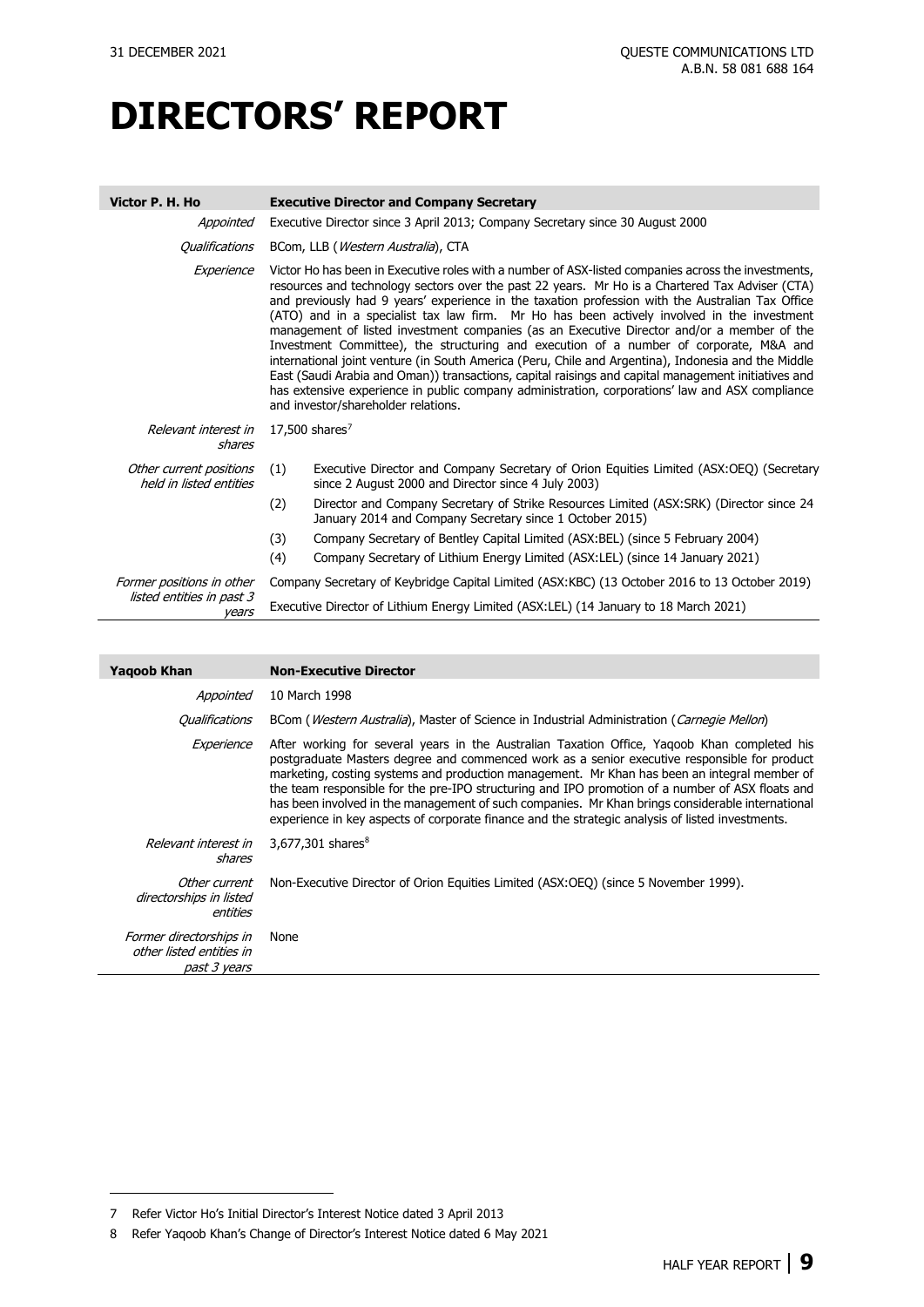### **AUDITORS' INDEPENDENCE DECLARATION**

A copy of the Auditor's Independence Declaration as required under section 307C of the Corporations Act 2001 forms part of this Directors Report and is set out on page 11. This relates to the Auditor's Independent Review Report, where the Auditor states that they have issued an independence declaration.

Signed for and on behalf of the Directors in accordance with a resolution of the Board.

Farooq Khan Victor Ho

23 February 2022

**Executive Director**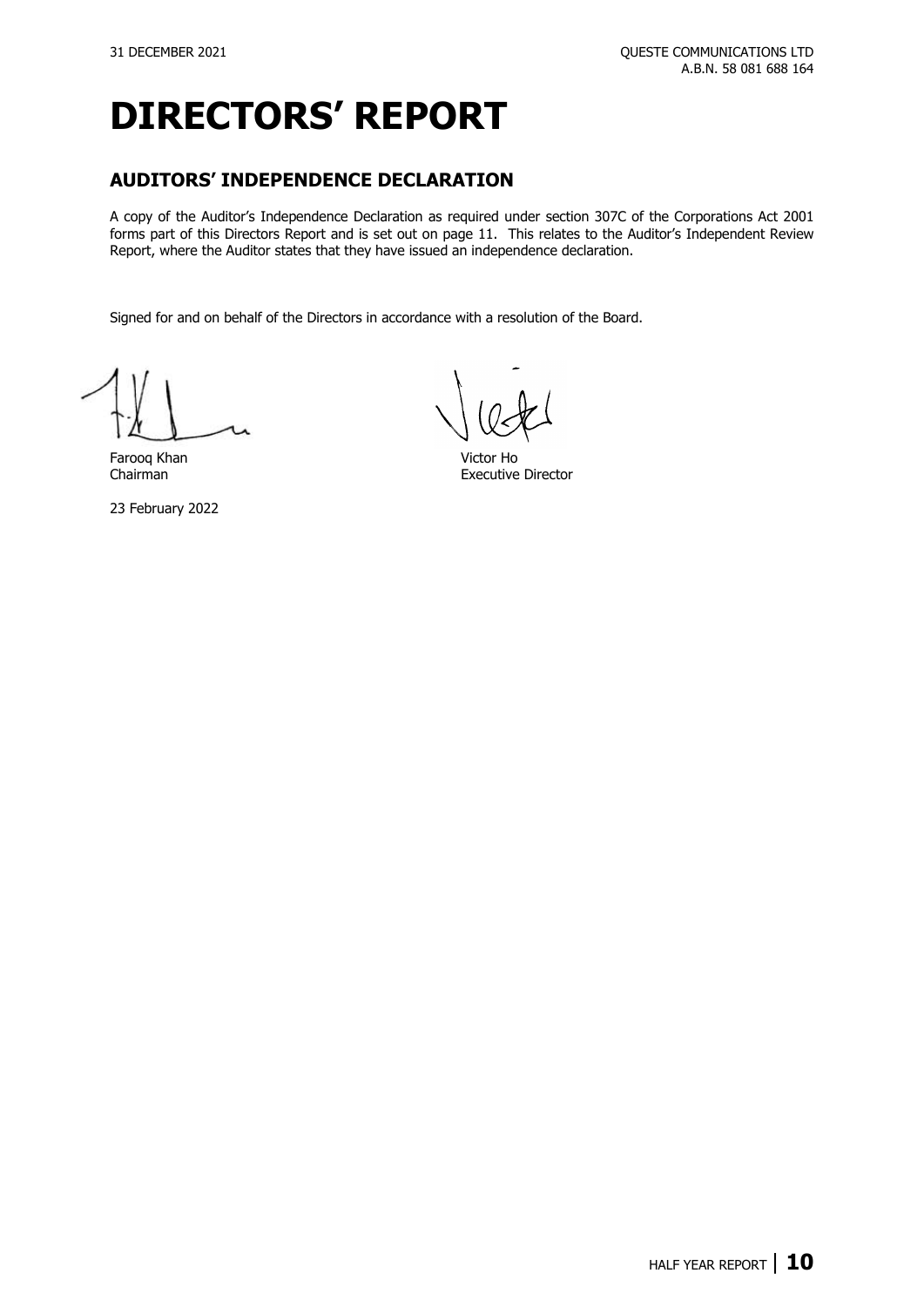

Level 1, Lincoln House, 4 Ventnor Avenue, West Perth WA 6005 P.O. Box 8716, Perth Business Centre WA 6849 Phone (08) 9486 7094 www.rothsay.com.au

### **AUDITOR'S INDEPENDENCE DECLARATION UNDER SECTION 307C OF THE**  *CORPORATIONS ACT 2001*

As lead auditor of the review of Queste Communications Ltd for the half-year ended 31 December 2021, I declare that, to the best of my knowledge and belief, there have been:

- no contraventions of the auditor independence requirements of the *Corporations Act 2001* in relation to the review; and
- no contraventions of any applicable code of professional conduct in relation to the review.

This declaration is in respect of Queste Communications Ltd and the entities it controlled during the half-year.

**Rothsay Auditing**

**Daniel Dalla Partner**

**23 February 2022**

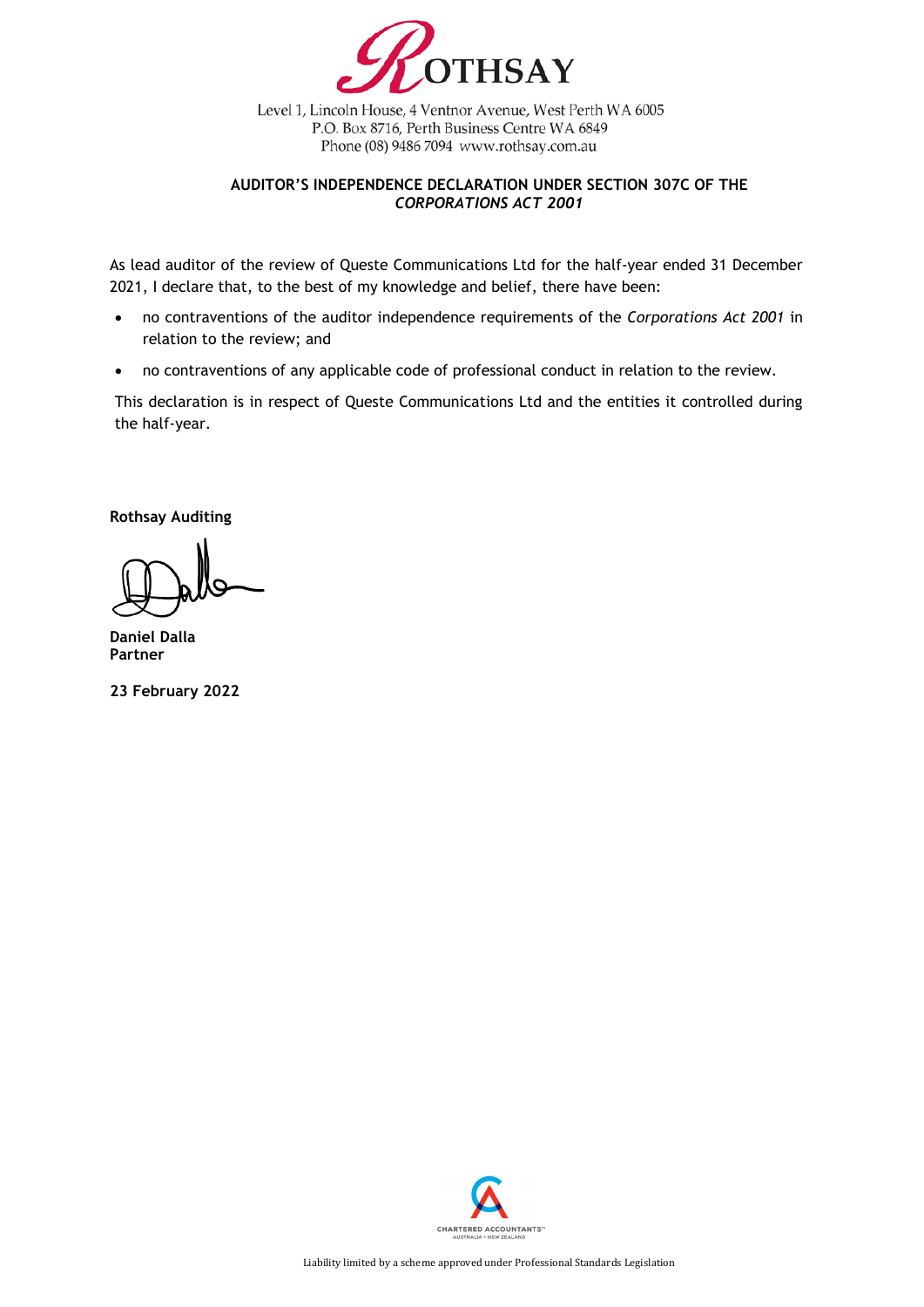# **CONSOLIDATED STATEMENT OF PROFIT OR LOSS AND OTHER COMPREHENSIVE INCOME for the half year ended 31 December 2021**

|                                                                         | <b>Note</b>             | 31 Dec 21     | 31 Dec 20  |
|-------------------------------------------------------------------------|-------------------------|---------------|------------|
|                                                                         |                         | \$            |            |
| <b>Revenue</b><br><b>Other</b>                                          | $\overline{\mathbf{2}}$ | 21,992        | 22,085     |
| Share of Associate entity's net profit                                  |                         |               | 1,269,664  |
| Net gain on financial assets at fair value through profit or loss       |                         |               | 950,000    |
| Other income                                                            |                         |               | 215,532    |
| <b>Total revenue</b>                                                    |                         | 21,992        | 2,457,281  |
| <b>Expenses</b>                                                         | 3                       |               |            |
| Share of Associate entity's net loss                                    |                         | (2, 140, 797) |            |
| Net loss on financial assets at fair value through profit or loss       |                         | (1,550,000)   |            |
| Land operation expenses                                                 |                         | (7,037)       | (6, 469)   |
| Personnel expenses                                                      |                         | (238, 126)    | (242, 188) |
| Occupancy expenses                                                      |                         | (4,959)       | (9,867)    |
| Corporate expenses                                                      |                         | (44, 162)     | (23, 287)  |
| Finance expenses                                                        |                         | (196)         | (102)      |
| Administration expenses                                                 |                         | 14,974        | (123, 422) |
| Profit/(Loss) before tax                                                |                         | (3, 948, 311) | 2,051,946  |
| Income tax expense                                                      |                         |               |            |
| Profit/(Loss) after income tax                                          |                         | (3,948,311)   | 2,051,946  |
| Total comprehensive income/(loss) for the half year                     |                         | (3,948,311)   | 2,051,946  |
| Profit/(Loss) attributable to:                                          |                         |               |            |
| Owners of Queste Communications Ltd                                     |                         | (2,411,967)   | 1,220,952  |
| Non-controlling interest                                                |                         | (1, 536, 344) | 830,994    |
|                                                                         |                         | (3, 948, 311) | 2,051,946  |
|                                                                         |                         |               |            |
| Total comprehensive income/(loss) for the half year is attributable to: |                         |               |            |
| Owners of Queste Communications Ltd                                     |                         | (2,411,967)   | 1,220,952  |
| Non-controlling interest                                                |                         | (1, 536, 344) | 830,994    |
|                                                                         |                         | (3,948,311)   | 2,051,946  |
| Basic and diluted earnings/(loss) per share (cents)                     |                         |               |            |
| attributable to the ordinary equity holders                             |                         |               |            |
| of the Company                                                          | 5                       | (8.91)        | 4.51       |

The accompanying notes form part of these consolidated financial statements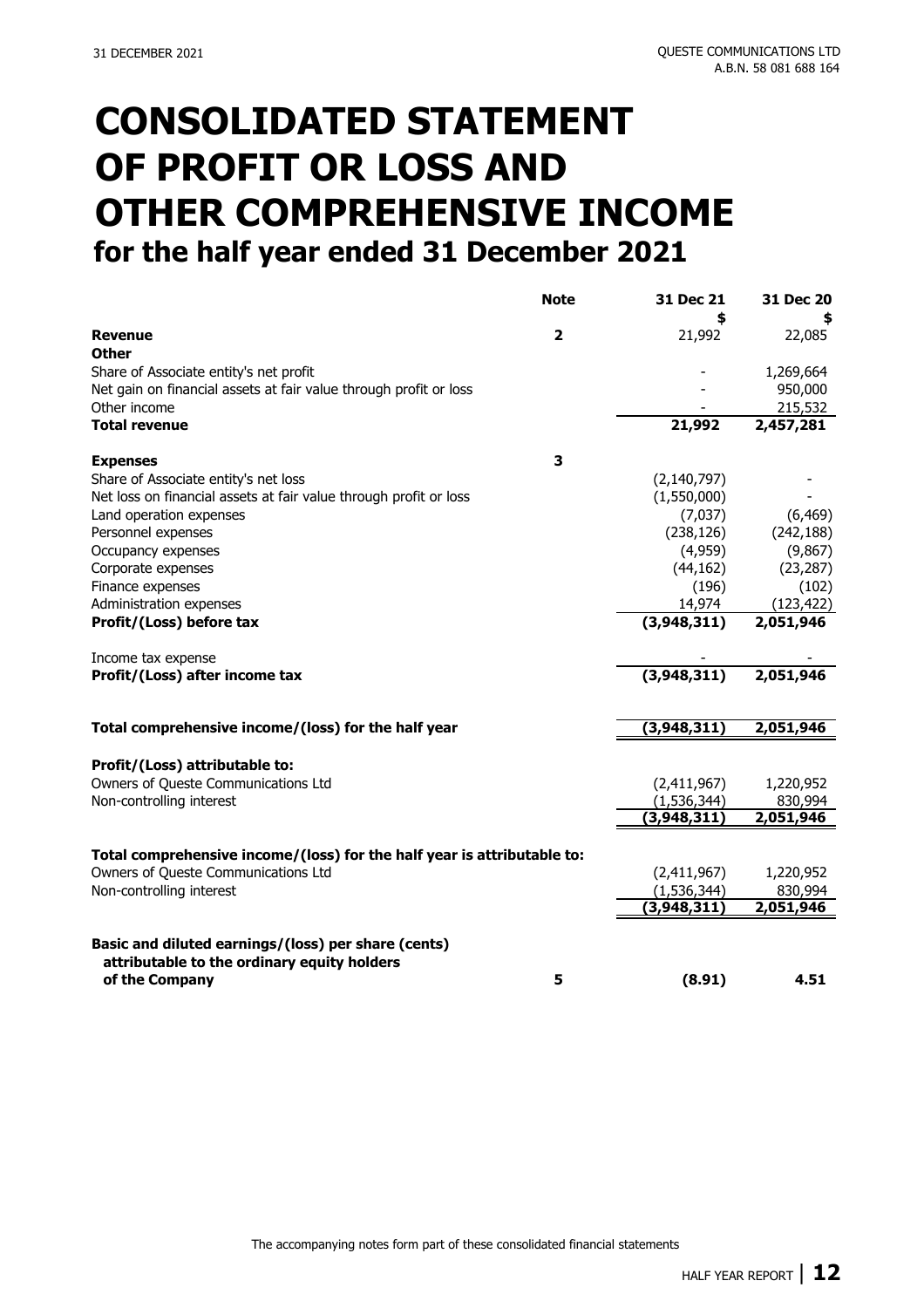# **CONSOLIDATED STATEMENT OF FINANCIAL POSITION as at 31 December 2021**

|                                                                                                                            | <b>Note</b>           | 31 Dec 21                         | 30 Jun 21                         |
|----------------------------------------------------------------------------------------------------------------------------|-----------------------|-----------------------------------|-----------------------------------|
| <b>Current assets</b><br>Cash and cash equivalents<br>Financial assets at fair value through profit or loss<br>Receivables | 6                     | \$<br>60,482<br>1,100,002         | 211,745<br>2,650,003<br>16,772    |
| <b>Total current assets</b>                                                                                                |                       | 1,160,484                         | 2,878,520                         |
| <b>Non current assets</b>                                                                                                  |                       |                                   |                                   |
| Property held for development or resale<br>Investment in Associate entity<br>Property, plant and equipment                 | 8<br>$\boldsymbol{9}$ | 1,750,000<br>888,898<br>5,102     | 1,750,000<br>3,029,695<br>5,974   |
| <b>Total non current assets</b>                                                                                            |                       | 2,644,000                         | 4,785,669                         |
| <b>Total assets</b>                                                                                                        |                       | 3,804,484                         | 7,664,189                         |
| <b>Current liabilities</b><br>Payables<br>Provisions                                                                       |                       | 188,196<br>223,274                | 240,510<br>218,705                |
| <b>Total current liabilities</b>                                                                                           |                       | 411,470                           | 459,215                           |
| <b>Non Current liabilities</b><br>Payables                                                                                 |                       | 501,443                           | 365,092                           |
| <b>Total liabilities</b>                                                                                                   |                       | 912,913                           | 824,307                           |
| <b>Net assets</b>                                                                                                          |                       | 2,891,571                         | 6,839,882                         |
| <b>Equity</b><br>Issued capital<br><b>Reserves</b>                                                                         |                       | 6,239,370                         | 6,239,370                         |
| Profits reserve<br>Option premium reserve<br>Other reserve                                                                 |                       | 9,066,349<br>2,138,012<br>884,748 | 8,827,934<br>2,138,012<br>884,748 |
| <b>Accumulated losses</b>                                                                                                  |                       | (16, 731, 929)                    | (14,081,547)                      |
| <b>Parent interest</b>                                                                                                     |                       | 1,596,550                         | 4,008,517                         |
| Non-controlling interest                                                                                                   |                       | 1,295,021                         | 2,831,365                         |
| <b>Total equity</b>                                                                                                        |                       | 2,891,571                         | 6,839,882                         |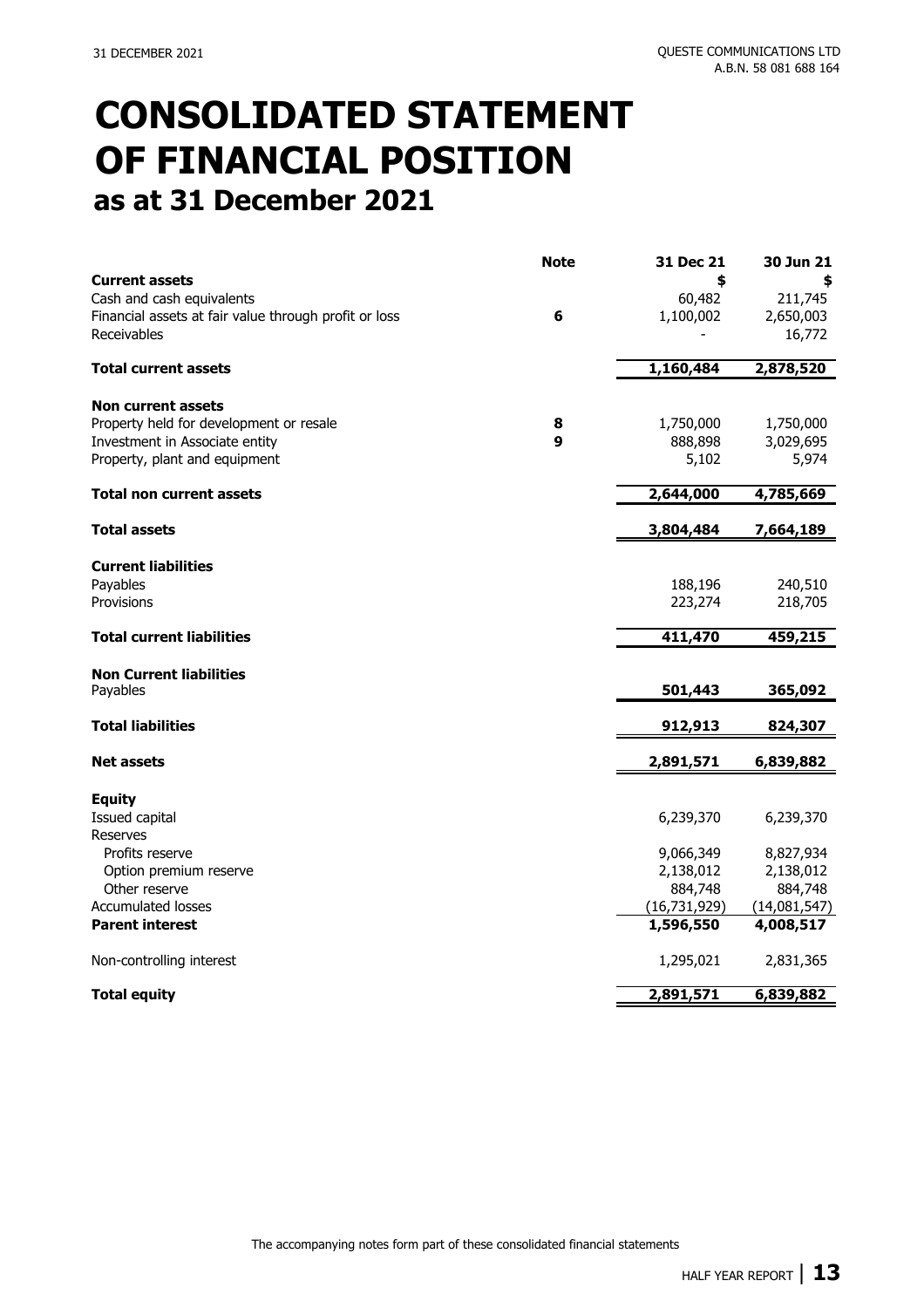# **CONSOLIDATED STATEMENT OF CHANGES IN EQUITY for the half year ended 31 December 2021**

|                                                                                      | <b>Issued</b><br>capital<br>\$ | <b>Reserves</b><br>\$ | <b>Accumulated</b><br><b>losses</b><br>\$ | Non-<br>controlling<br>interest<br>\$ | <b>Total</b><br>\$ |
|--------------------------------------------------------------------------------------|--------------------------------|-----------------------|-------------------------------------------|---------------------------------------|--------------------|
| <b>Balance at 1 July 2020</b>                                                        | 6,239,370                      | 5,598,498             | (11, 286, 179)                            | 1,028,952                             | 1,580,641          |
| Profit for the half year<br>Profits reserve transfer<br>Other comprehensive income   |                                | 2,320,424             | 1,220,952<br>(2,320,424)                  | 830,994                               | 2,051,946          |
| <b>Total comprehensive</b><br>income/(loss) for the half year                        |                                | 2,320,424             | (1,099,472)                               | 830,994                               | 2,051,946          |
| <b>Transactions with owners in</b><br>their capacity as owners:<br>Transactions with |                                |                       |                                           |                                       |                    |
| non-controlling interest                                                             |                                | 317,161               |                                           | (317, 161)                            |                    |
| Balance at 31 Dec 2020                                                               | 6,239,370                      | 8,236,083             | (12, 385, 651)                            | 1,542,785                             | 3,632,587          |
| Balance at 1 July 2021                                                               | 6,239,370                      | 11,850,694            | (14,081,547)                              | 2,831,365                             | 6,839,882          |
| Loss for the half year<br>Profits reserve transfer<br>Other comprehensive income     |                                | 238,415               | (2,411,967)<br>(238, 415)                 | (1,536,344)                           | (3,948,311)        |
| <b>Total comprehensive</b><br>loss for the half year                                 |                                | 238,415               | (2,650,382)                               | (1,536,344)                           | (3,948,311)        |
| <b>Transactions with owners in</b><br>their capacity as owners:<br>Transactions with |                                |                       |                                           |                                       |                    |
| non-controlling interest                                                             |                                |                       |                                           |                                       |                    |
| Balance at 31 Dec 2021                                                               | 6,239,370                      | 12,089,109            | (16, 731, 929)                            | 1,295,021                             | 2,891,571          |
|                                                                                      |                                |                       |                                           |                                       |                    |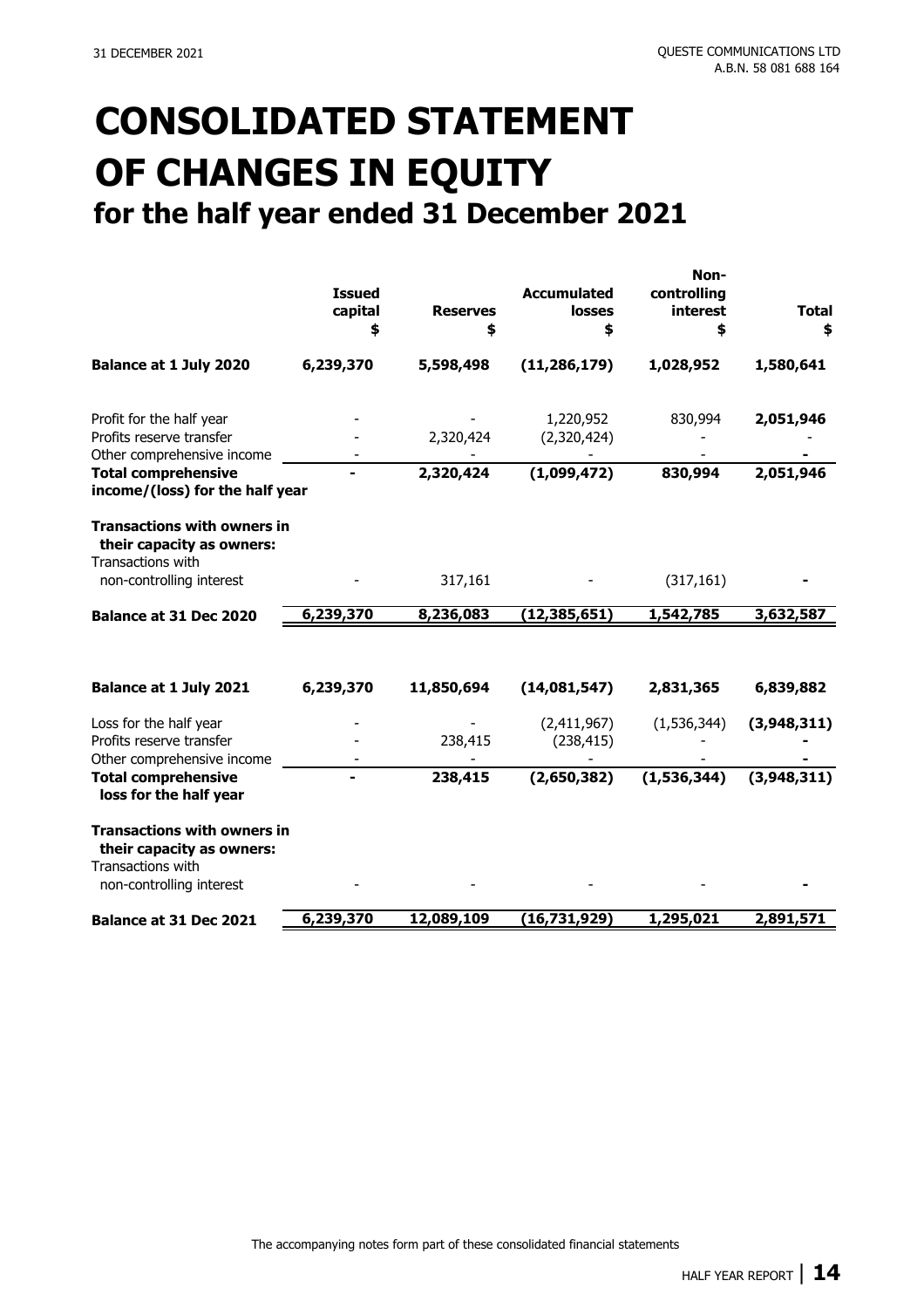# **CONSOLIDATED STATEMENT OF CASH FLOWS for the half year ended 31 December 2021**

|                                                                         | 31 Dec 21<br>\$ | 31 Dec 20<br>S |
|-------------------------------------------------------------------------|-----------------|----------------|
| Cash flows from operating activities                                    |                 |                |
| Receipts from customers                                                 | 21,992          | 21,992         |
| Payments to suppliers and employees                                     | (173, 255)      | (313,041)      |
| Interest paid                                                           |                 | 93             |
| Other receipts                                                          |                 | 215,532        |
| Net cash used in operating activities                                   | (151, 263)      | (75,424)       |
| Cash flows from investing activities<br>Purchase of plant and equipment |                 | (465)          |
| Net cash used in investing activities                                   |                 | (465)          |
| Net increase/(decrease) in cash held                                    | (151, 263)      | (75, 889)      |
| Cash and cash equivalents at beginning of financial half year           | 211,745         | 352,272        |
| Cash and cash equivalents at end of financial half year                 | 60,482          | 276,383        |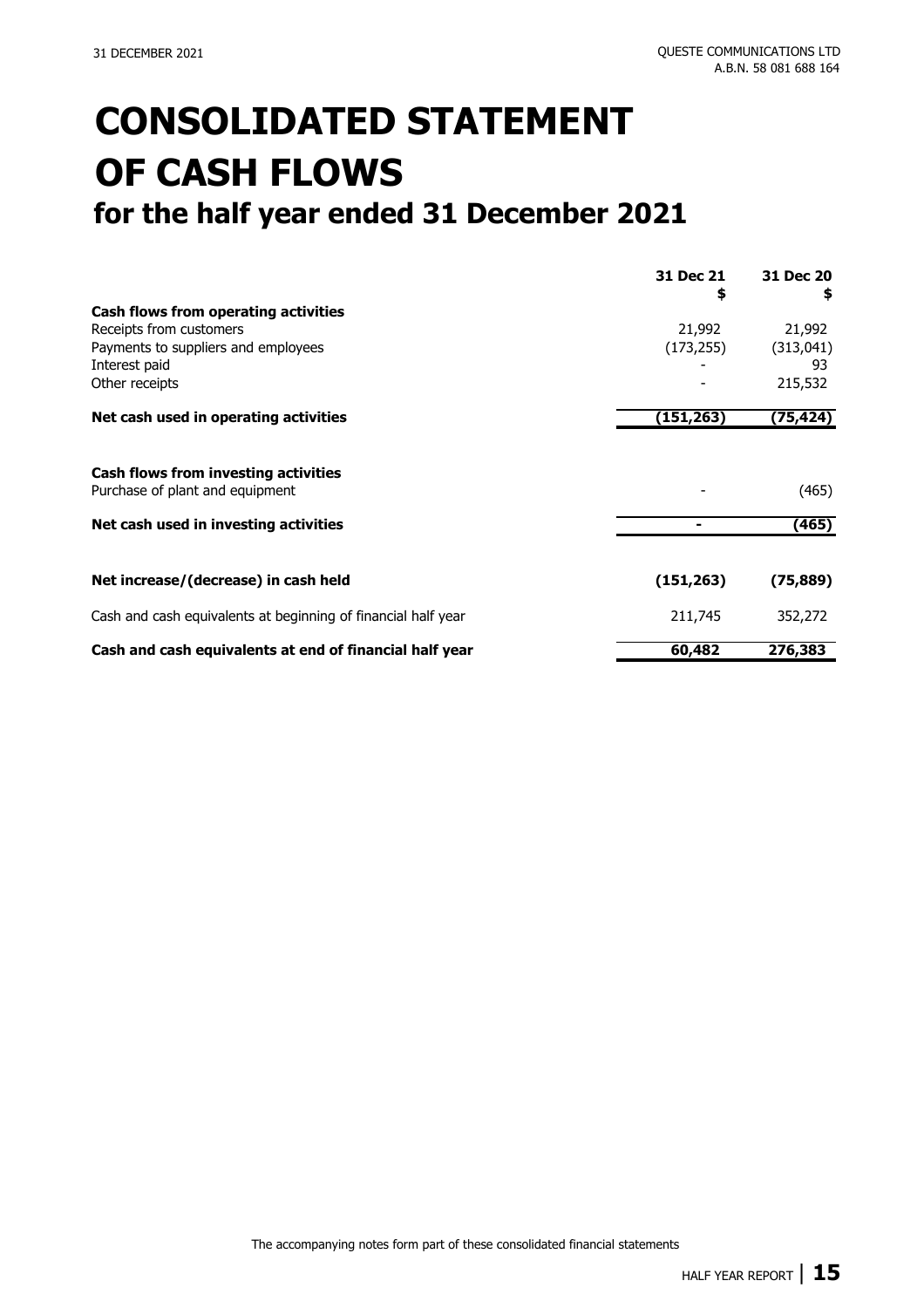#### **1. SIGNIFICANT ACCOUNTING POLICIES**

#### **Statement of Compliance**

The half year financial statements are a general purpose financial report prepared in accordance with the Corporations Act 2001 and AASB 134 'Interim Financial Reporting'. Compliance with AASB 134 ensures compliance with International Financial Reporting Standard IAS 34 'Interim Financial Reporting'. These half year financial statements do not include notes of the type normally included in the annual financial statements and should be read in conjunction with the most recent annual financial statements and the Company's ASX announcements released from 1 July 2021 to the date of this report.

#### **Basis of Preparation**

The financial statements have been prepared on the basis of historical cost, except for the revaluation of certain non-current assets and financial instruments. Cost is based on the fair values of the consideration given in exchange for assets. All amounts are presented in Australian dollars, unless otherwise noted.

The accounting policies and methods of computation adopted in the preparation of the half year financial statements are consistent with those adopted and disclosed in the Consolidated Entity's financial statements for the financial year ended 30 June 2021.

#### **New, revised or amending Accounting Standards and Interpretations adopted**

The Consolidated Entity has adopted all of the new, revised or amending Accounting Standards and Interpretations issued by the AASB that are mandatory for the current reporting period.

Any new, revised or amending Accounting Standards or Interpretations that are not mandatory have not been early adopted. These are not expected to have a material impact on the Consolidated Entity's financial statements.

#### **2. REVENUE**

The Consolidated Entity's operating profit/(loss) before income tax includes the following items of rev

| following items of revenue:                                       | 31 Dec 21 | 31 Dec 20 |
|-------------------------------------------------------------------|-----------|-----------|
| <b>Revenue</b>                                                    | Ş         |           |
| Rental revenue                                                    | 21,992    | 21,992    |
| Interest revenue                                                  |           | 93        |
|                                                                   | 21,992    | 22,085    |
| <b>Other</b>                                                      |           |           |
| Share of Associate entity's net profit                            |           | 1,269,664 |
| Net gain on financial assets at fair value through profit or loss |           | 950,000   |
| Other income                                                      |           | 215,532   |
|                                                                   | 21,992    | 2,457,281 |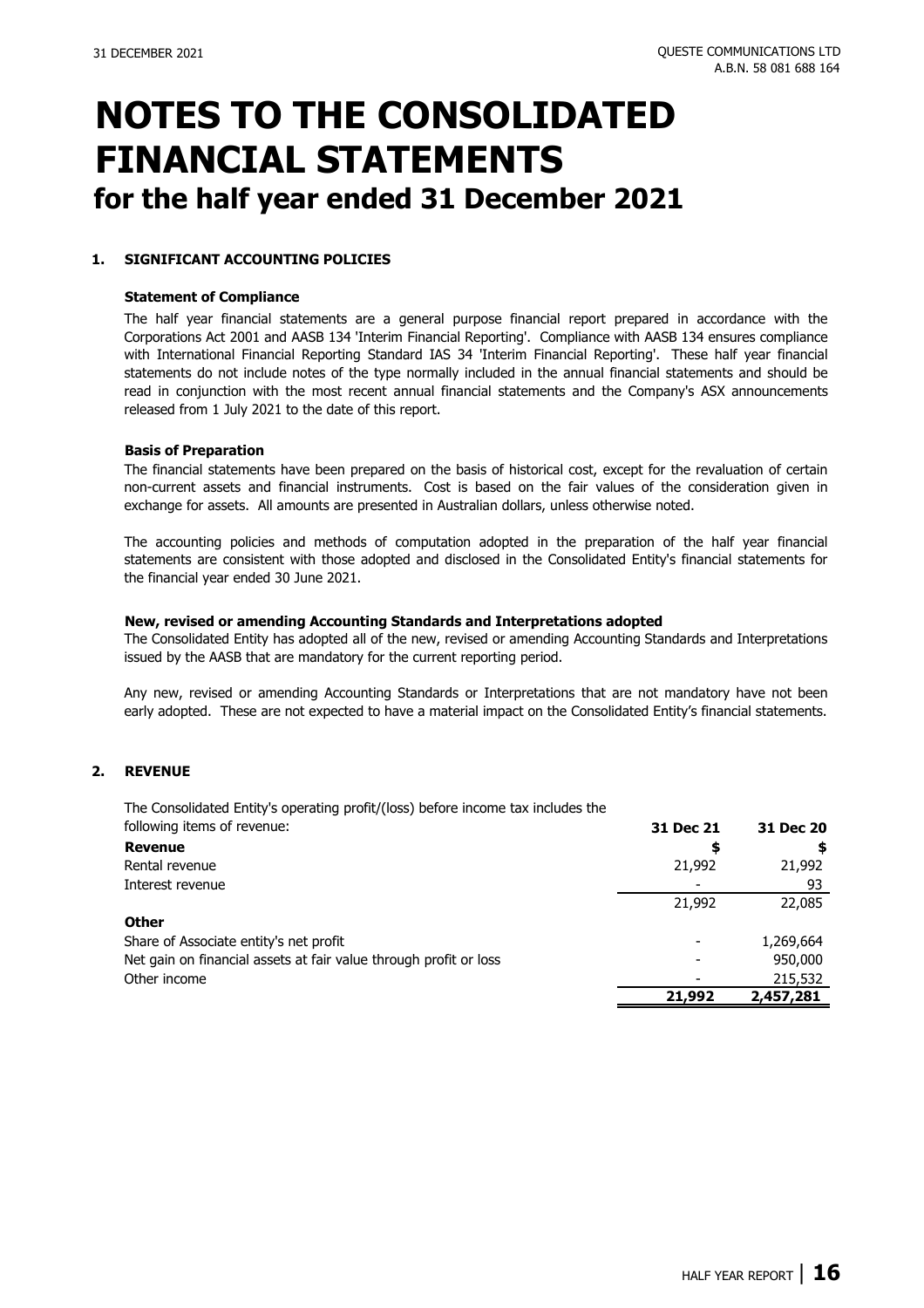### **3. EXPENSES**

|                                                                                  | 31 Dec 21 | 31 Dec 20 |
|----------------------------------------------------------------------------------|-----------|-----------|
| The Consolidated Entity's operating profit/(loss) before income tax includes the | \$        | \$        |
| following items of expenses:                                                     |           |           |
| Share of Associate entity's net loss                                             | 2,140,797 |           |
| Net loss on financial assets at fair value through profit or loss                | 1,550,000 |           |
| Land operations                                                                  | 7,037     | 6,469     |
| Salaries, fees and employee benefits                                             | 238,126   | 242,188   |
| Occupancy expenses                                                               | 4,959     | 9,867     |
| Finance expenses                                                                 | 196       | 102       |
| Corporate expenses                                                               |           |           |
| ASX and CHESS fees                                                               | 35,730    | 18,106    |
| ASIC fees                                                                        | 1,833     | 757       |
| Share registry                                                                   | 3,953     | 3,205     |
| Other corporate expenses                                                         | 2,646     | 1,219     |
| Administration expenses                                                          |           |           |
| Professional fees                                                                | 333       | 3,085     |
| Audit fees                                                                       | 8,400     | 11,150    |
| Depreciation                                                                     | 872       | 1,176     |
| Doubtful debts                                                                   |           | 96,250    |
| Reversal of provision of realisation costs                                       | (10, 827) |           |
| Payroll tax refunded                                                             | (15, 899) |           |
| Other administration expenses                                                    | 2,147     | 11,761    |
|                                                                                  | 3,970,303 | 405,335   |

#### **4. SEGMENT INFORMATION**

| 31 Dec 21                               | <b>Investments</b> | Corporate | Total       |
|-----------------------------------------|--------------------|-----------|-------------|
| <b>Segment revenues</b>                 | \$                 | \$        | \$          |
| Revenue                                 | 21,992             |           | 21,992      |
| Other                                   |                    |           |             |
| <b>Total segment revenues</b>           | 21,992             |           | 21,992      |
| Personnel expenses                      |                    | 238,126   | 238,126     |
| Finance expenses                        |                    | 196       | 196         |
| Administration expenses                 |                    | (5, 353)  | (5, 353)    |
| Depreciation expenses                   |                    | 872       | 872         |
| Other expenses                          | 3,687,007          | 49,455    | 3,736,462   |
| Total segment profit/(loss)             | (3,665,015)        | (283,296) | (3,948,311) |
| <b>Segment assets</b>                   |                    |           |             |
| Cash and cash equivalents               |                    | 60,482    | 60,482      |
| Financial assets                        | 1,100,002          |           | 1,100,002   |
| Property held for development or resale | 1,750,000          |           | 1,750,000   |
| Investment in Associate entity          | 888,898            |           | 888,898     |
| Property, plant and equipment           |                    | 5,102     | 5,102       |
| <b>Total segment assets</b>             | 3,738,900          | 65,584    | 3,804,484   |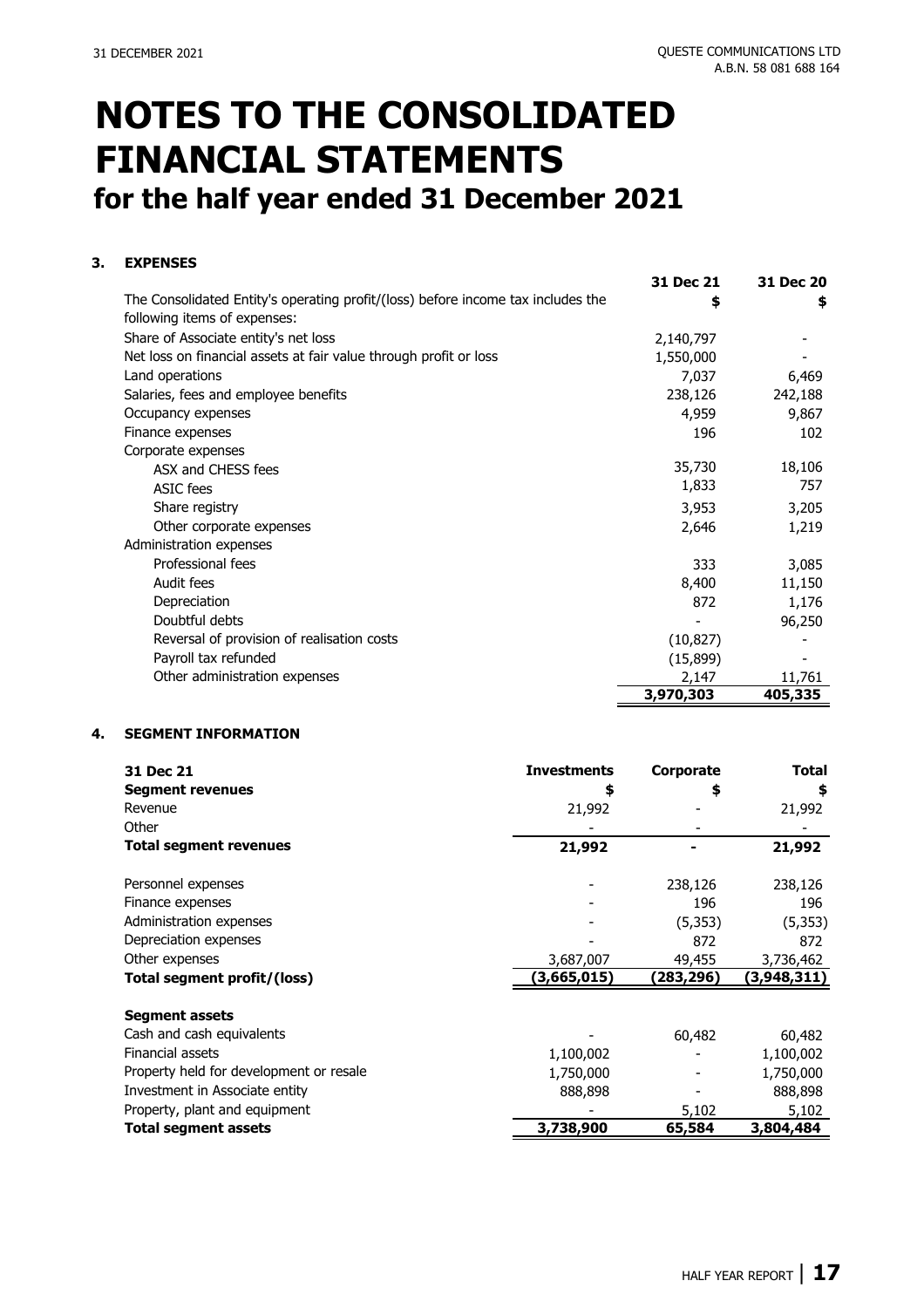### **4. SEGMENT INFORMATION (continued)**

|    | 31 Dec 20                                                                                                                               | <b>Investments</b> | Corporate                              | <b>Total</b> |
|----|-----------------------------------------------------------------------------------------------------------------------------------------|--------------------|----------------------------------------|--------------|
|    | <b>Segment revenues</b>                                                                                                                 | \$                 | \$                                     |              |
|    | Revenue                                                                                                                                 | 21,992             | 93                                     | 22,085       |
|    | Other                                                                                                                                   | 2,219,664          | 215,532                                | 2,435,196    |
|    | <b>Total segment revenues</b>                                                                                                           | 2,241,656          | 215,625                                | 2,457,281    |
|    | Personnel expenses                                                                                                                      |                    | 242,188                                | 242,188      |
|    | Finance expenses                                                                                                                        |                    | 102                                    | 102          |
|    | Administration expenses                                                                                                                 |                    | 118,969                                | 118,969      |
|    | Depreciation expenses                                                                                                                   |                    | 1,176                                  | 1,176        |
|    | Other expenses                                                                                                                          | 9,747              | 33,153                                 | 42,900       |
|    | <b>Total segment loss</b>                                                                                                               | 2,231,909          | (179, 963)                             | 2,051,946    |
|    | 30 Jun 21                                                                                                                               |                    |                                        |              |
|    | <b>Segment assets</b>                                                                                                                   |                    |                                        |              |
|    | Cash and cash equivalents                                                                                                               |                    | 211,745                                | 211,745      |
|    | <b>Financial assets</b>                                                                                                                 | 2,650,003          |                                        | 2,650,003    |
|    | Property held for development or resale                                                                                                 | 1,750,000          |                                        | 1,750,000    |
|    | Investment in Associate entity                                                                                                          | 3,029,695          | $\overline{\phantom{a}}$               | 3,029,695    |
|    | Property, plant and equipment                                                                                                           |                    | 5,974                                  | 5,974        |
|    | Other assets                                                                                                                            |                    | 16,772                                 | 16,772       |
|    | <b>Total segment assets</b>                                                                                                             | 7,429,698          | 234,491                                | 7,664,189    |
| 5. | <b>EARNINGS PER SHARE</b>                                                                                                               |                    | 31 Dec 21                              | 31 Dec 20    |
|    | Basic and diluted earnings/(loss) per share (cents)                                                                                     |                    | (8.91)                                 | 4.51         |
|    | The following represents the profit/(loss) and weighted average number of<br>shares used in the earnings/(loss) per share calculations: |                    |                                        |              |
|    | Profit/(Loss) after income tax attributable to Owners of Queste (\$)                                                                    |                    | (2,411,967)<br><b>Number of shares</b> | 1,220,952    |
|    |                                                                                                                                         |                    |                                        |              |
|    | Weighted average number of ordinary shares                                                                                              |                    | 27,072,332                             | 27,072,332   |
| 6. | <b>FINANCIAL ASSETS AT FAIR VALUE THROUGH PROFIT OR LOSS</b>                                                                            |                    | 31 Dec 21                              | 30 Jun 21    |
|    |                                                                                                                                         |                    | \$                                     |              |
|    | Listed securities at fair value                                                                                                         |                    | 1,100,002                              | 2,650,003    |

### **7. FAIR VALUE MEASUREMENT OF FINANCIAL INSTRUMENTS**

#### **Fair value hierarchy**

AASB 13 (Fair Value Measurement) requires disclosure of fair value measurements by level of the following fair value measurement hierarchy:

- (i) Level 1: quoted prices (unadjusted) in active markets for identical assets or liabilities;
- (ii) Level 2: inputs other than quoted prices included within Level 1 that are observable for the asset or liability, either directly (as prices) or indirectly (derived from prices); and
- (iii) Level 3: inputs for the asset or liability that are not based on observable market data (unobservable inputs).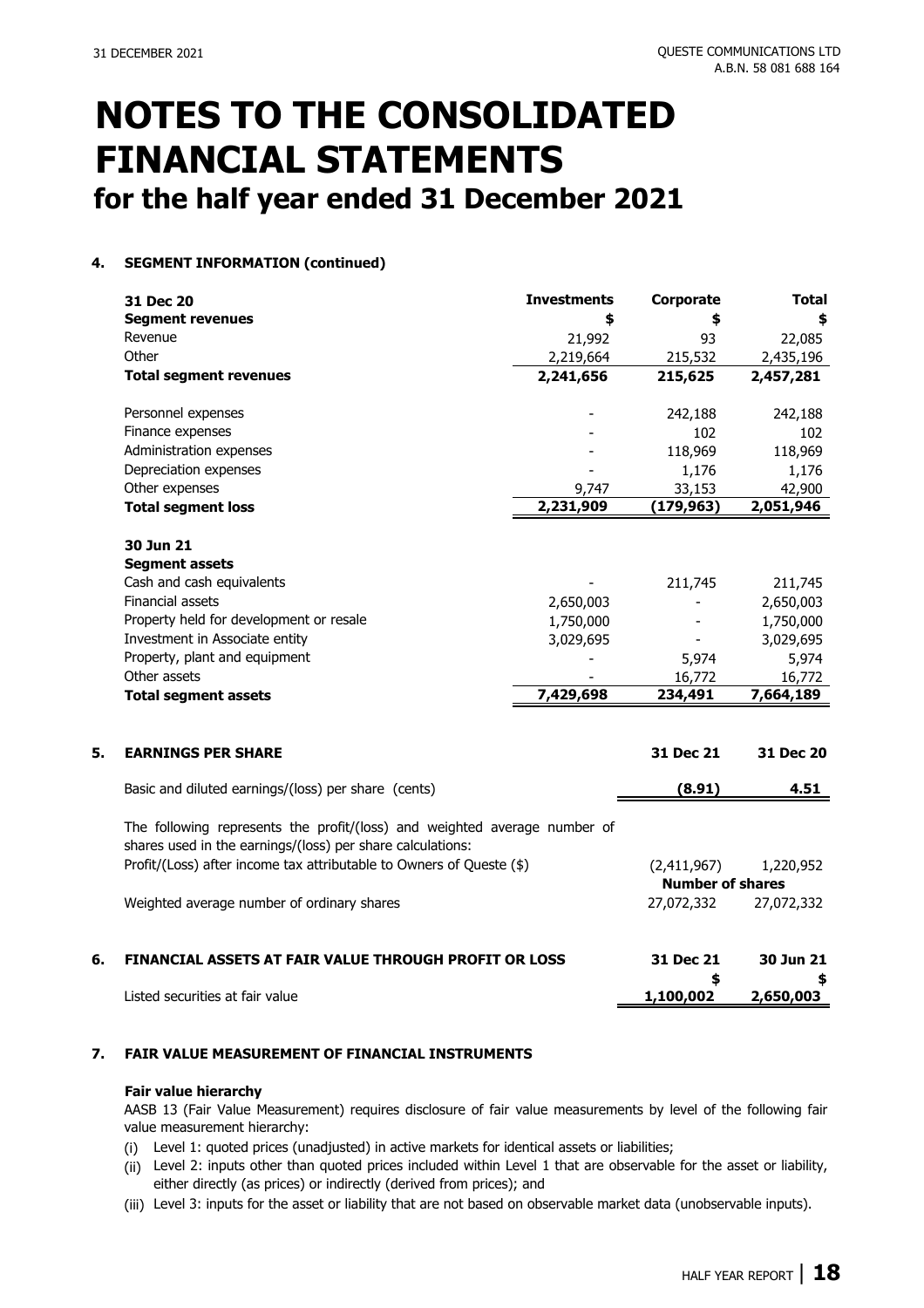### **7. FAIR VALUE MEASUREMENT OF FINANCIAL INSTRUMENTS (continued)**

|                                                        | <b>Level 1</b> | Level 2                  | Level 3                  | Total<br>\$ |
|--------------------------------------------------------|----------------|--------------------------|--------------------------|-------------|
| Financial assets at fair value through profit or loss: |                |                          |                          |             |
| Listed securities at fair value<br>31 Dec 21           | 1,100,002      | $\overline{\phantom{a}}$ |                          | 1,100,002   |
| 30 Jun 21                                              | 2,650,003      | $\overline{\phantom{a}}$ | $\overline{\phantom{a}}$ | 2,650,003   |

There have been no transfers between the levels of the fair value hierarchy during the financial year.

#### **(a) Valuation techniques**

The fair value of the listed securities traded in active markets is based on closing bid prices at the end of the reporting period. These investments are included in Level 1.

The fair value of any assets that are not traded in an active market are determined using certain valuation techniques. The valuation techniques maximise the use of observable market data where it is available, or independent valuation and rely as little as possible on entity specific estimates. If all significant inputs required to fair value an instrument are observable, the instrument is included in Level 2. If one or more of the significant inputs is not based on observable market data, the instrument is included in Level 3.

| (b) Fair values of other financial assets and liabilities | 31 Dec 21                | 30 Jun 21  |
|-----------------------------------------------------------|--------------------------|------------|
|                                                           | S                        |            |
| Cash and cash equivalents                                 | 60,482                   | 211,745    |
| Receivables                                               | $\overline{\phantom{a}}$ | 16,772     |
|                                                           | 60,482                   | 228,517    |
| Pavables                                                  | (188,196)                | (240, 510) |
|                                                           | (127,714)                | (11,993)   |

Due to their short-term nature, the carrying amounts of cash, current receivables and current payables is assumed to approximate their fair value.

| 8. | <b>PROPERTY HELD FOR RESALE</b>         | 31 Dec 21   | 30 Jun 21   |
|----|-----------------------------------------|-------------|-------------|
|    |                                         |             |             |
|    | Property held for development or resale | 3,797,339   | 3,797,339   |
|    | Revaluation of property                 | (2,047,339) | (2,047,339) |
|    |                                         | 1,750,000   | 1,750,000   |

#### **Critical accounting judgement and estimate**

The carrying value of Property held for resale is based on Directors' judgement, having regard to the most recent independent valuation report dated 30 June 2021 and an assessment of current pertinent real estate market conditions. The Directors are of the view that the property is not impaired as at balance date.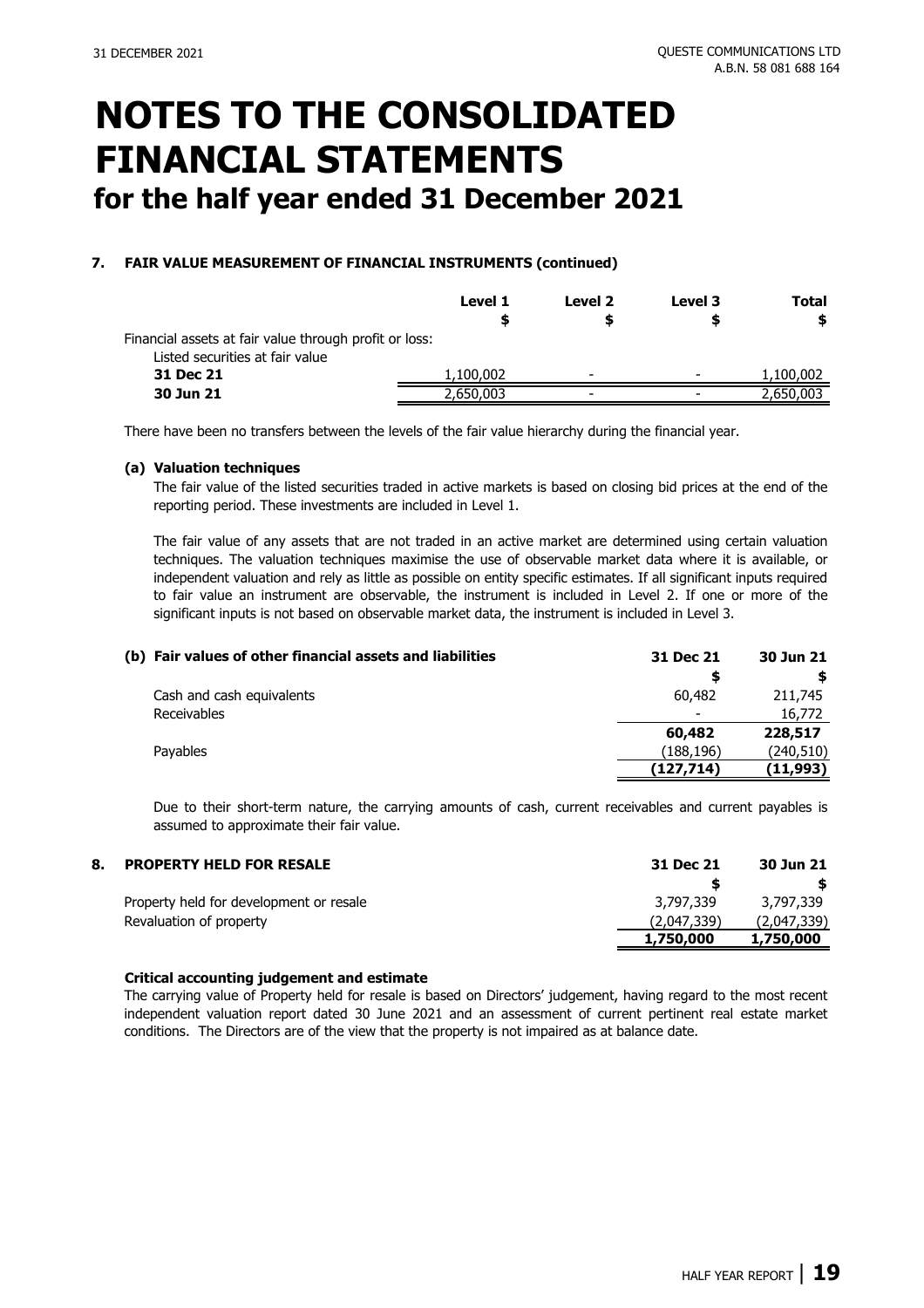**Carrying Amount**

### **NOTES TO THE CONSOLIDATED FINANCIAL STATEMENTS for the half year ended 31 December 2021**

### **9. INVESTMENT IN ASSOCIATE ENTITY**

|                                                                       | <b>Ownership Interest</b> |           | 31 Dec 21     | 30 Jun 21   |
|-----------------------------------------------------------------------|---------------------------|-----------|---------------|-------------|
|                                                                       | 31 Dec 21                 | 30 Jun 21 | \$            |             |
| Bentley Capital Limited (ASX:BEL)                                     | 28.56%                    | 28.56%    | 888,898       | 3,029,695   |
|                                                                       |                           |           |               |             |
| <b>Movements in carrying amounts</b>                                  |                           |           |               |             |
| Opening balance                                                       |                           |           | 3,029,695     | 169,840     |
| Share of net profit/(loss) after tax                                  |                           |           | (2, 140, 797) | 2,859,855   |
| Closing balance                                                       |                           |           | 888,898       | 3,029,695   |
|                                                                       |                           |           |               |             |
| Fair value (at market price on ASX) of investment in Associate entity |                           |           | 1,521,767     | 2,173,954   |
| Net asset backing value of investment in Associate entity             |                           |           | 2,249,352     | 4,466,878   |
|                                                                       |                           |           |               |             |
| Summarised statement of profit or loss and other comprehensive income |                           |           |               |             |
| Revenue                                                               |                           |           | 1             | 12,095,835  |
| <b>Expenses</b>                                                       |                           |           | (7,765,377)   | (1,661,988) |
| Profit/(Loss) before income tax                                       |                           |           | (7,765,376)   | 10,433,847  |
| Income tax expense                                                    |                           |           |               |             |
| Profit/(Loss) after income tax                                        |                           |           | (7,765,376)   | 10,433,847  |
| Other comprehensive income                                            |                           |           |               |             |
| <b>Total comprehensive income</b>                                     |                           |           | (7,765,376)   | 10,433,847  |
|                                                                       |                           |           |               |             |
| Summarised statement of financial position                            |                           |           | \$            |             |
| Current assets                                                        |                           |           | 8,925,267     | 16,942,748  |
| Non-current assets                                                    |                           |           | 92,179        | 3,955       |
| <b>Total assets</b>                                                   |                           |           | 9,017,446     | 16,946,703  |
| <b>Current liabilities</b>                                            |                           |           | 1,140,623     | 1,304,504   |
| <b>Total liabilities</b>                                              |                           |           | 1,140,623     | 1,304,504   |
| <b>Net assets</b>                                                     |                           |           | 7,876,823     | 15,642,199  |

#### **10. RELATED PARTY TRANSACTIONS**

#### **(a) Loan from Controlled Entity**

The Company is deemed to have control of Orion Equities Limited (ASX:OEQ) (**OEQ**) as it holds 59.86% (9,367,653 shares) of Orion's issued capital (30 Jun 2021: 59.86% and 9,367,653 shares).

OEQ and the Company have entered into a Loan Agreement for the Company to borrow up to \$200,000 from OEQ (**Loan**). The Loan is unsecured and currently matures on 31 December 2022 and accrues interest at 10% pa in respect of the first \$150,000 advanced and 7.5% pa in respect of \$50,000 advanced thereafter. During the financial half year, the OEQ advanced \$45,000 to the Company and the Company repaid \$13,824 to OEQ and incurred interest expenses of \$3,398 under the Loan.

#### **(b) Transactions with key management personnel**

At Balance Date, the Company and Orion owes its Directors an aggregate \$113,977 and \$387,466 in unpaid salaries respectively (net of PAYG withholding tax remitted to the ATO) (30 Jun 2021: \$91,636 and \$273,456 respectively).

During the half year, the Consolidated Entity generated \$21,992 rental income from a family member of Queste and Orion Director, Farooq Khan, pursuant to a standard form residential tenancy agreement in respect of Property Held for Resale (held by Orion subsidiary, Silver Sands Developments Pty Ltd) (31 Dec 2020: \$21,992).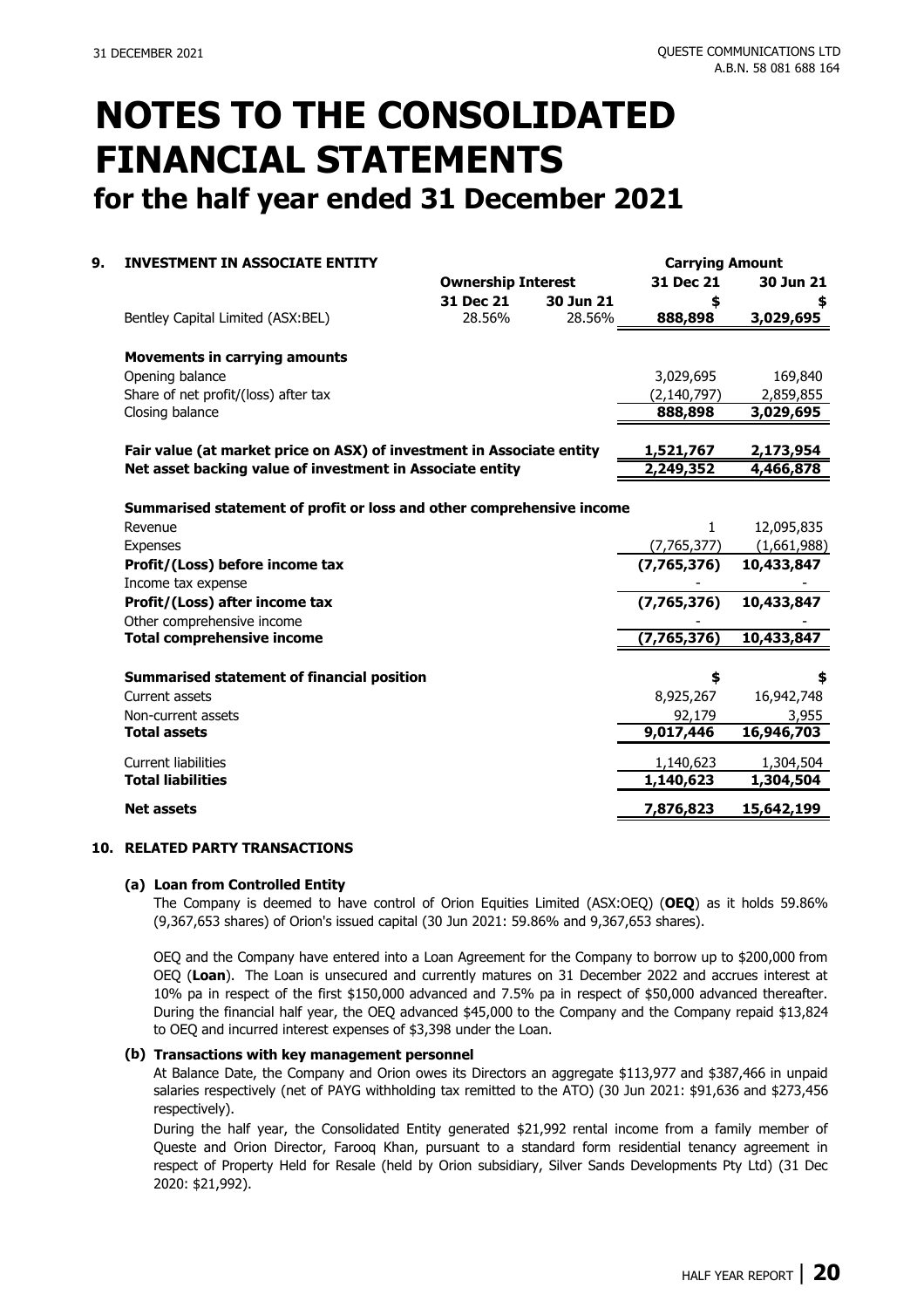### **11. CONTINGENCIES**

#### **(a) Directors' Deeds**

The Company has entered into Deeds of Indemnity with each of its Directors indemnifying them against liability incurred in discharging their duties as Directors/Officers of the Consolidated Entity. At the end of the financial period, no claims have been made under any such indemnities and accordingly, it is not possible to quantify the potential financial obligation of the Consolidated Entity under these indemnities.

#### **(b) Tenement Royalties**

Orion is entitled to receive a royalty of 2% of gross revenues (exclusive of GST) from any commercial exploitation of any minerals from the Paulsens East Iron Ore Project tenement (Mining Lease M47/1583) in Western Australia currently owned by Strike Resources Limited (ASX:SRK). This royalty entitlement stems from Orion's sale of a portfolio of tenements (including the Paulsens East tenement) to Strike in September 2005.

#### **12. EVENTS OCCURRING AFTER THE REPORTING PERIOD**

No matter or circumstance has arisen since the end of the financial half year that significantly affected, or may significantly affect, the operations of the Consolidated Entity, the results of those operations, or the state of affairs of the Consolidated Entity in future financial years.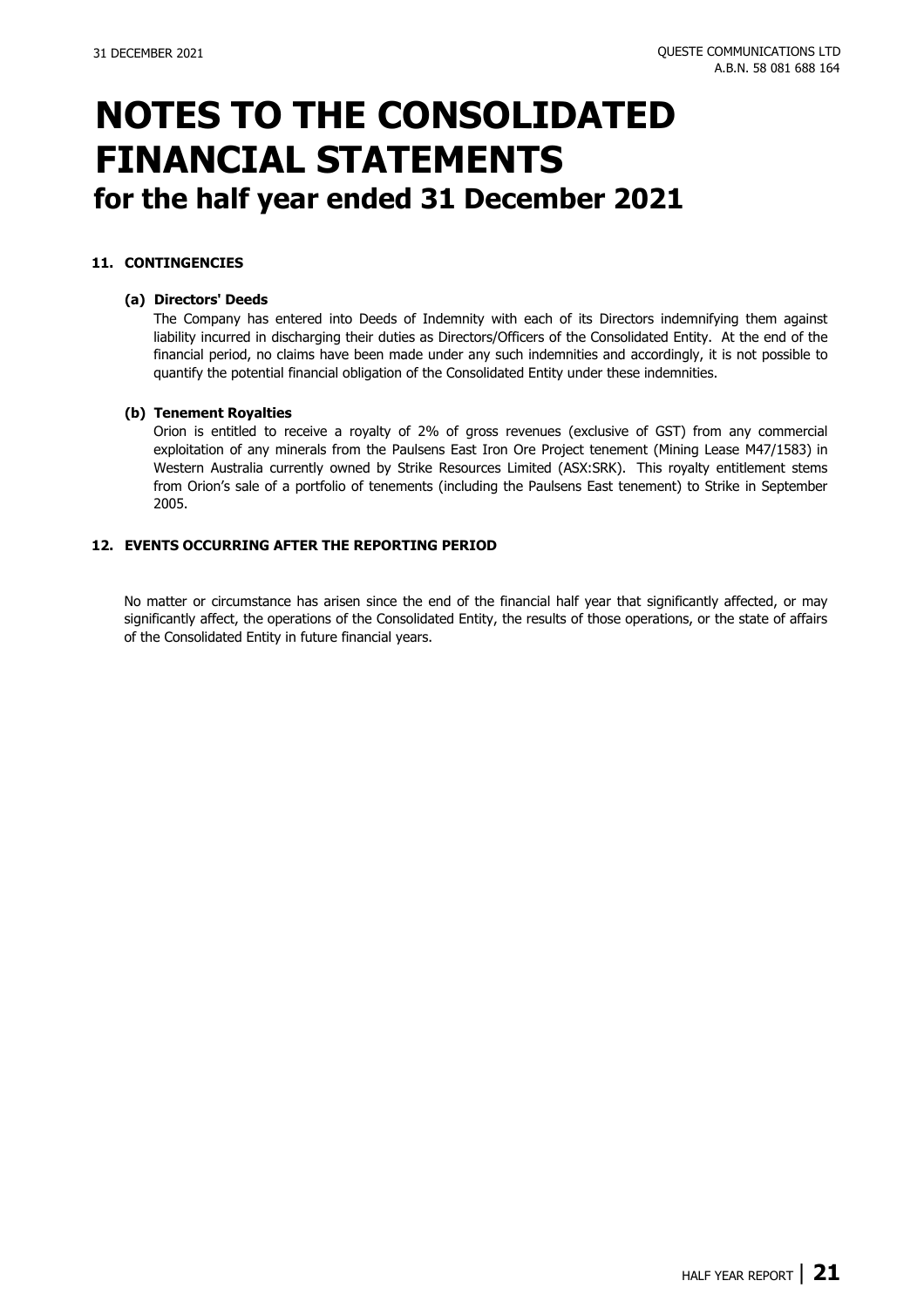# **DIRECTORS' DECLARATION**

In accordance with a resolution of the directors of Queste Communications Ltd made pursuant to sub-section 303(5) of the Corporations Act 2001, we state that:

In the opinion of the Directors:

- (1) The financial statements and notes of the Consolidated Entity are in accordance with the Corporations Act 2001, including:
	- (a) giving a true and fair view of the Consolidated Entity's financial position as at 31 December 2021 and of its performance for the financial half year ended on that date; and
	- (b) complying with Accounting Standards AASB 134 "Interim Financial Reporting", Corporations Regulations 2001 and other mandatory professional reporting requirements; and
- (2) There are reasonable grounds to believe that the Consolidated Entity will be able to pay its debts as and when they become due and payable.

On behalf of the Board,

Farooq Khan Victor Ho

23 February 2022

Executive Director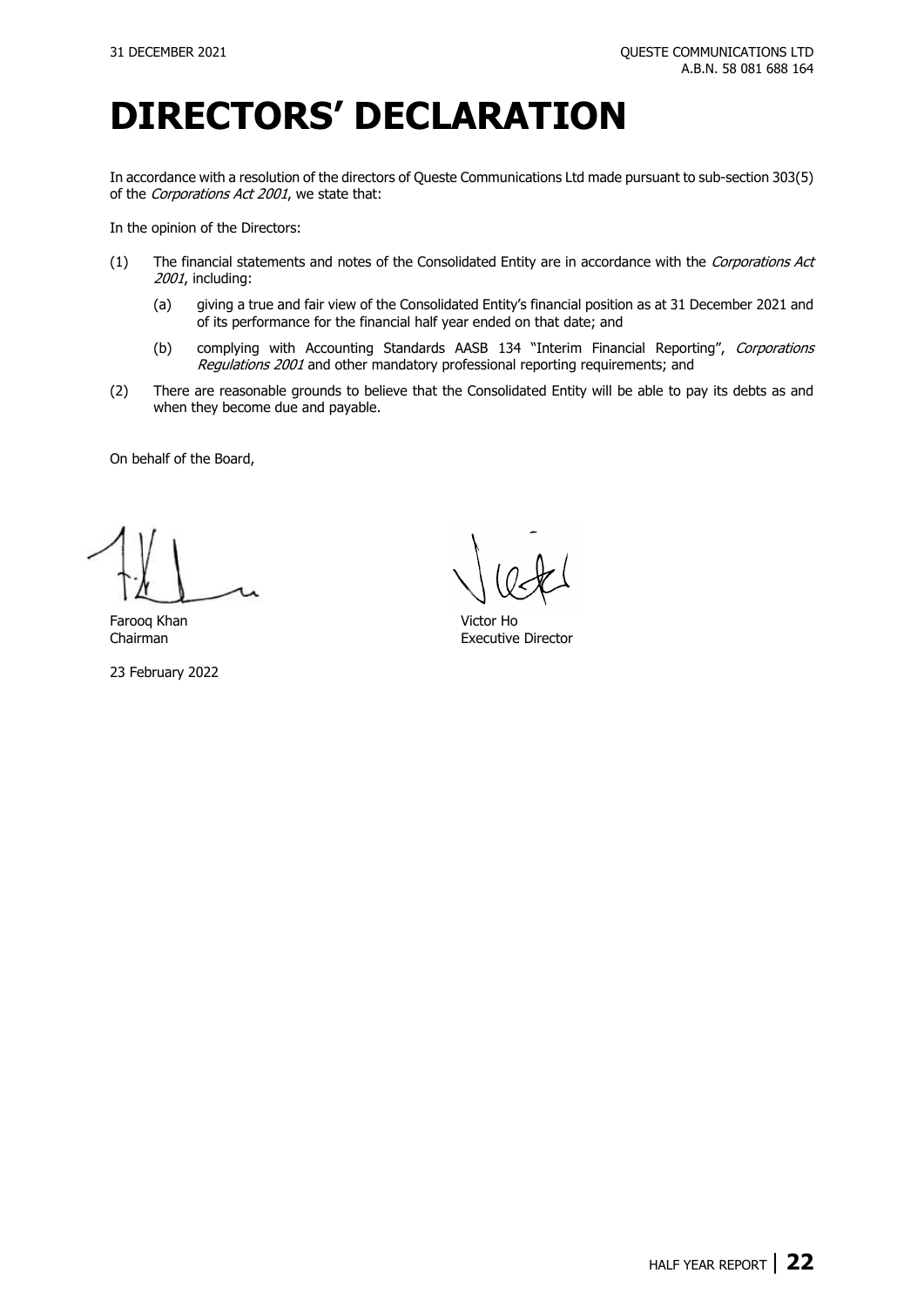

Level 1, Lincoln House, 4 Ventnor Avenue, West Perth WA 6005 P.O. Box 8716, Perth Business Centre WA 6849 Phone (08) 9486 7094 www.rothsay.com.au

### **INDEPENDENT AUDITOR'S REVIEW REPORT TO THE MEMBERS OF**

### **QUESTE COMMUNICATIONS LTD**

### **Report on the Review of the Half-Year Financial Report**

### *Conclusion*

We have reviewed the half-year financial report of Queste Communications Ltd ("the Company"), and its controlled entities ("the Group"), which comprises the consolidated statement of financial position as at 31 December 2021, the consolidated statement of profit and loss and other comprehensive income, consolidated statement of changes in equity and consolidated statement of cash flows for the half-year ended on that date, a summary of significant accounting policies and other explanatory information, and the directors' declaration.

Based on our review, which is not an audit, we have not become aware of any matter that makes us believe that the accompanying half-year financial report of the Group does not comply with the *Corporations Act 2001* including:

- (i) giving a true and fair view of the Group's financial position as at 31 December 2021 and of its performance for the half-year ended on that date; and
- (ii) complying with Accounting Standard AASB 134 *Interim Financial Reporting* and the *Corporations Regulations 2001*.

### *Basis for Conclusion*

We conducted our review in accordance with ASRE 2410 *Review of a Financial Report Performed by the Independent Auditor of the Entity*. Our responsibilities are further described in the *Auditor's Responsibilities for the Review of the Financial Report* section of our report. We are independent of the Group in accordance with the auditor independence requirements of the *Corporations Act 2001* and the ethical requirements of the Accounting Professional and Ethical Standards Board's APES 110 *Code of Ethics for Professional Accountants (including Independence Standards)* ("the Code") that are relevant to our audit of the annual financial report in Australia. We have also fulfilled our other ethical responsibilities in accordance with the Code.

We confirm that the independence declaration required by the *Corporations Act 2001* which has been given to the directors of the Company would be in the same terms if given to the directors as at the time of this auditor's review report.

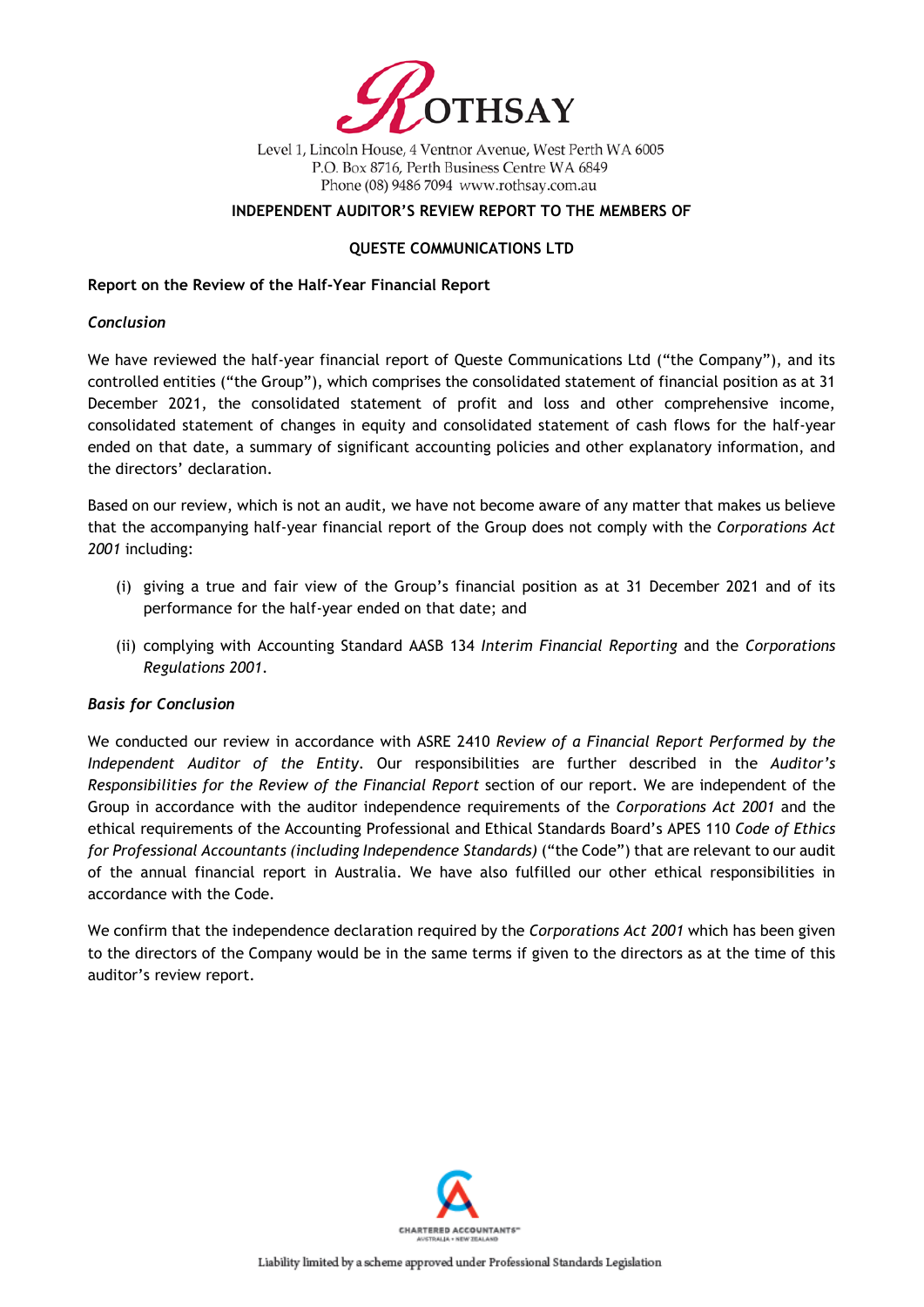

### *Directors' Responsibility for the Financial Report*

The directors of the Company are responsible for the preparation of the half-year financial report that gives a true and fair view in accordance with the Australian Accounting Standards and the *Corporations Act 2001* and for such internal control as the directors determine is necessary to enable the preparation of the halfyear financial report that gives a true and fair view and is free from material misstatement whether due to fraud or error.

### *Auditor's Responsibility for the Review of the Half-Year Financial Report*

Our responsibility is to express a conclusion on the half-year financial report based on our review. ASRE 2410 requires us to conclude whether we have become aware of any matter that makes us believe that the halfyear financial report is not in accordance with the *Corporations Act 2001* including giving a true and fair view of the Group's financial position as at 31 December 2021 and its performance for the half-year ended on that date, and complying with Accounting Standard AASB 134 *Interim Financial Reporting* and the *Corporations Regulations 2001*.

A review of a half-year financial report consists of making enquiries, primarily of persons responsible for financial and accounting matters, and applying analytical and other review procedures. A review is substantially less in scope than an audit conducted in accordance with Australian Auditing Standards and consequently does not enable us to obtain assurance that we would become aware of all significant matters that might be identified in an audit. Accordingly, we do not express an audit opinion.

Rothsay

**Rothsay Auditing Daniel Dalla** Dated 23 February 2022

**Partner**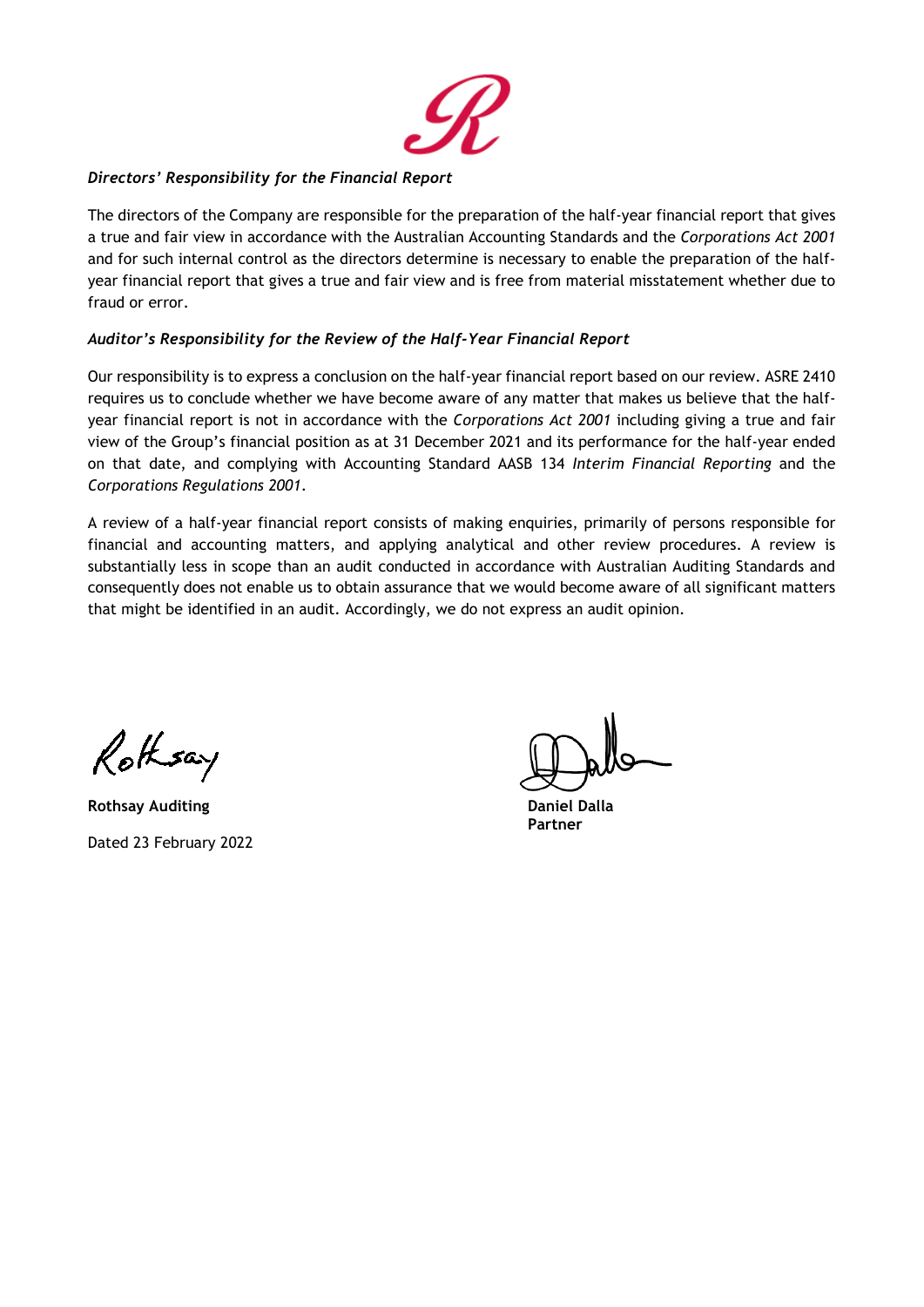### **SECURITIES INFORMATION as at 31 December 2021**

### **DISTRIBUTION OF LISTED ORDINARY FULLY PAID SHARES**

| <b>Spread</b> | οf                       | <b>Holdings</b> | <b>Number of Holders</b> | <b>Number of Units</b> | % of Total Issue Capital |
|---------------|--------------------------|-----------------|--------------------------|------------------------|--------------------------|
|               | $\blacksquare$           | 1,000           | 19                       | 9,411                  | 0.035%                   |
| 1,001         | $\overline{\phantom{a}}$ | 5,000           | 44                       | 123,261                | 0.455%                   |
| 5,001         | $\overline{\phantom{a}}$ | 10,000          | 57                       | 515,252                | 1.903%                   |
| 10,001        | $\overline{\phantom{a}}$ | 100,000         | 79                       | 2,171,480              | 8.021%                   |
| 100,001       | $\overline{\phantom{a}}$ | and over        | 20                       | 24,252,928             | 89.586%                  |
| Total         |                          |                 | 219                      | 27,072,332             | 100%                     |

### **UNMARKETABLE PARCELS**

| <b>Spread</b> | οf                       | Holdings | <b>Number of Holders</b> | <b>Number of Shares</b> | % of Total Issued Capital |
|---------------|--------------------------|----------|--------------------------|-------------------------|---------------------------|
|               | $1 -$                    | 9.090    | 82                       | 268,195                 | $0.99\%$                  |
| 9.091         | $\overline{\phantom{a}}$ | over     | 137                      | 26,804,137              | 99.01%                    |
| <b>TOTAL</b>  |                          |          | 219                      | 27,072,332              | 100.00%                   |

An unmarketable parcel is considered, for the purposes of the above table, to be a shareholding of 9,090 shares or less, being a value of \$500 or less in total, based upon the Company's last sale price on ASX as at 31 December 2021 of \$0.055 per share.

### **SUBSTANTIAL SHAREHOLDERS**

| <b>Substantial Shareholders</b>                                           | <b>Registered Shareholder</b>            | <b>Shareholding</b> | <b>Total</b><br><b>Shares</b> | %Voting<br>Power <sup>6</sup> |
|---------------------------------------------------------------------------|------------------------------------------|---------------------|-------------------------------|-------------------------------|
| Faroog Khan<br>and Associate <sup>1</sup>                                 | Mr Faroog Khan<br>& Ms Rosanna De Campo  | 4,921,295           | 5,344,872                     | 19.74%                        |
|                                                                           | Island Australia Pty Ltd                 | 423,577             |                               |                               |
| Azhar Chaudhri and                                                        | Mr Azhar Chaudhri                        | 1,436,001           | 4,713,781                     | 17.41%                        |
| Renmuir Holdings Limited <sup>2</sup>                                     | Renmuir Holdings Ltd                     | 3,277,780           |                               |                               |
| Geoff Wilson and Associates <sup>3</sup>                                  | Dynasty Peak Pty Ltd                     | 4,391,975           | 4,391,975                     | 16.22%                        |
| Fred Woollard and                                                         | Frederick Raymond Woollard               | 21,862              | 3,902,430                     | 14.41%                        |
| Samuel Terry Asset Management Pty<br>Ltd ATF Samuel Terry Absolute Return | Rag & Bone Securities Pty Ltd            | 5,000               |                               |                               |
| Fund <sup>4</sup>                                                         | J P Morgan Nominees Australia<br>Limited | 3,875,568           |                               |                               |
| Yagoob Khan and                                                           | Mr Yagoob Khan                           | 3,623,976           | 3,677,301                     | 13.58%                        |
| Associate <sup>5</sup>                                                    | <b>KYA Ptv Ltd</b>                       | 53,325              |                               |                               |

Notes:

- (1) Based on the Change of Interests of Substantial Holder notice filed by Farooq Khan and associates dated [20 November](https://cdn-api.markitdigital.com/apiman-gateway/ASX/asx-research/1.0/file/2995-01576369-6A700634?access_token=83ff96335c2d45a094df02a206a39ff4)  [2014](https://cdn-api.markitdigital.com/apiman-gateway/ASX/asx-research/1.0/file/2995-01576369-6A700634?access_token=83ff96335c2d45a094df02a206a39ff4) (updated to reflect current registered shareholdings and percentage voting power) and the Change of Director's Interest Notices filed by Farooq Khan dated [10 July 2019.](https://www.asx.com.au/asx/statistics/displayAnnouncement.do?display=pdf&idsId=02122347)
- (2) Based on the substantial shareholding notice filed by Azhar Chaudhri and associates date[d 6 May 2021.](https://cdn-api.markitdigital.com/apiman-gateway/ASX/asx-research/1.0/file/2924-02372337-6A1032130?access_token=83ff96335c2d45a094df02a206a39ff4)
- (3) Based on the Change of Interests of Substantial Holder Notice filed by Geoff Wilson and associates dated [14 February](https://www.asx.com.au/asxpdf/20180214/pdf/43rl69lsbkx10v.pdf)  [2018.](https://www.asx.com.au/asxpdf/20180214/pdf/43rl69lsbkx10v.pdf)
- (4) Based on the Notice of Initial Substantial Holder notice filed by Samuel Terry Asset Management Pty Ltd date[d 5 February](https://www.asx.com.au/asxpdf/20180205/pdf/43rbvqmshw48vk.pdf)  [2018](https://www.asx.com.au/asxpdf/20180205/pdf/43rbvqmshw48vk.pdf) (updated to reflect current registered shareholdings and percentage voting power).
- (5) Based on the Notice of Initial Substantial Holder notice filed by Mr Yaqoob Khan dated [6 May 2021.](https://cdn-api.markitdigital.com/apiman-gateway/ASX/asx-research/1.0/file/2924-02372336-6A1032129?access_token=83ff96335c2d45a094df02a206a39ff4)
- (6) Movements of less than 1% in voting power are not required to be disclosed to ASX via an updated substantial shareholding notice and accordingly, there may be variances between the shareholdings recorded in the table above and the most recent substantial shareholding notices lodged on ASX. Current registered shareholdings have been disclosed (where applicable).